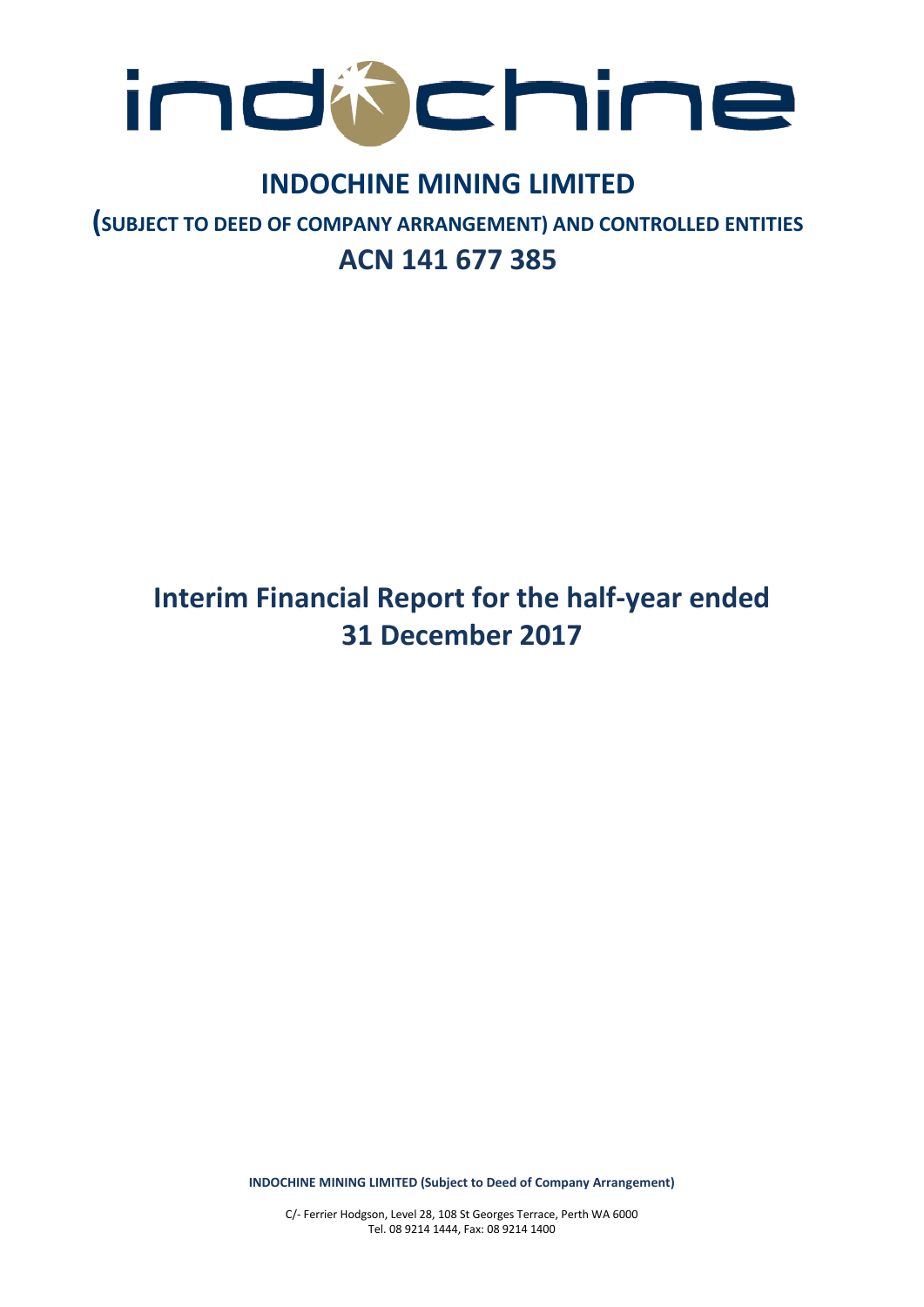

# **Contents**

| <b>Directors' Report</b>                                          | 3  |
|-------------------------------------------------------------------|----|
| <b>Statement of Profit or Loss and Other Comprehensive Income</b> | 6  |
| <b>Statement of Financial Position</b>                            | 7  |
| <b>Statement of Changes in Equity</b>                             | 8  |
| <b>Statement of Cash Flows</b>                                    | 9  |
| <b>Notes to the Financial Statements</b>                          | 10 |
| <b>Directors' Declaration</b>                                     | 18 |
| <b>Auditor's Independence Declaration</b>                         | 19 |
| <b>Independent Auditor's Report</b>                               | 20 |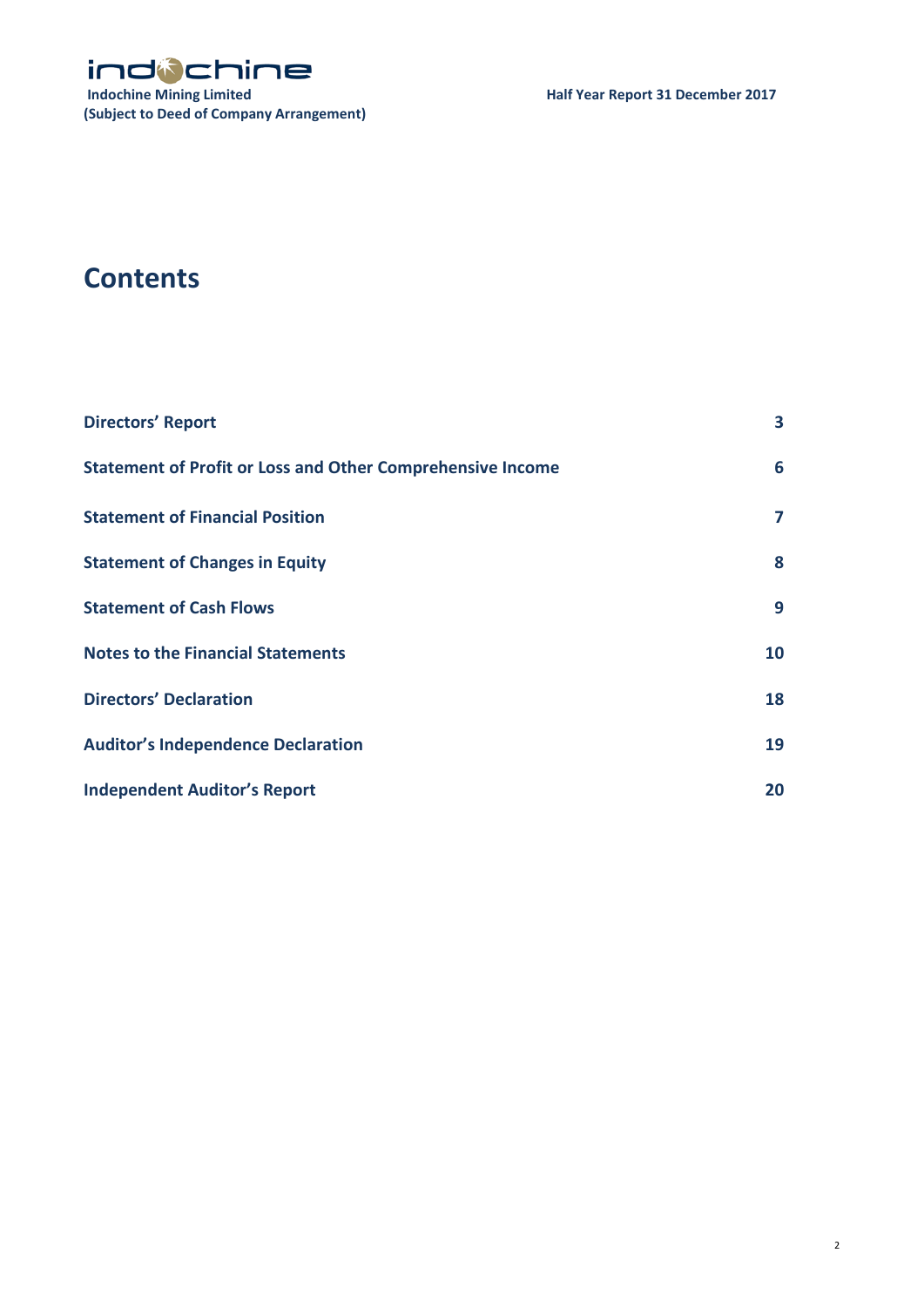

# **DIRECTORS' REPORT**

Your Directors submit the financial report of the consolidated group for the half-year ended 31 December 2017.

On 27 March 2015, the directors of Indochine Mining Limited (**Indochine, IDC** or the **Company**) resolved to place the Company into Voluntary Administration (**VA**) at which point the powers of Directors were passed to the appointed Administrators.

Mr Martin Jones, Mr Darren Weaver and Mr Benjamin Johnson, all partners of Ferrier Hodgson, were appointed on 27 March 2015 as joint and several administrators of the Company.

On 13 May 2015, at the second creditors meeting, a Deed of Company Arrangement (**DOCA**) proposed by Kandahar Holdings Pty Limited (**Kandahar**) pursuant to Part 5.3A of the Corporations Act 2001 was approved by the creditors of the Company. The DOCA was executed on 4 June 2015 and lodged with the Australian Securities and Investment Commission (**ASIC**). Further details on the key terms of the DOCA can be found under Note 1 (b).

A term of the DOCA as proposed by Kandahar, amongst others, was the inclusion of a condition precedent requiring the Deed Administrator to call a meeting of shareholders to approve the recapitalisation proposal under the DOCA.

In order to comply with this condition precedent, the Company is required to prepare the accounts and financial reports for the half year ended 31 December 2017 and beyond.

### **Directors**

The names of Directors who held office during or since the end of the interim period ended 31 December 2017 and until the date of this report are noted below. Directors were in office for this entire period unless otherwise stated.

**Craig Dawson** – Non-Executive Director (Appointed 18 February 2014) **Keith Murray –** Non-Executive Director (Appointed 20 October 2014) **Anthony Gates –** Non-Executive Director (Appointed 30 May 2016)

### **Review of Operations**

The Company has been under external administration since 27 March 2015 and will remain so until the DOCA is effectuated and settled on or prior to 31 March 2018.

The Papua New Guinea (**PNG**) Mineral Resources Authority (**MRA**) advised the Company on 18 January 2016 that the then Minister for Mining (**Minister**) refused the application of Summit Development Limited (**SDL**) to renew Exploration Licence 1093 (**EL 1093**) on 14 December 2015. On 18 December 2015 (in the intervening period between the decision being made and receipt of the notification), another company had registered an application on the newly created exploration licence over Mt Kare.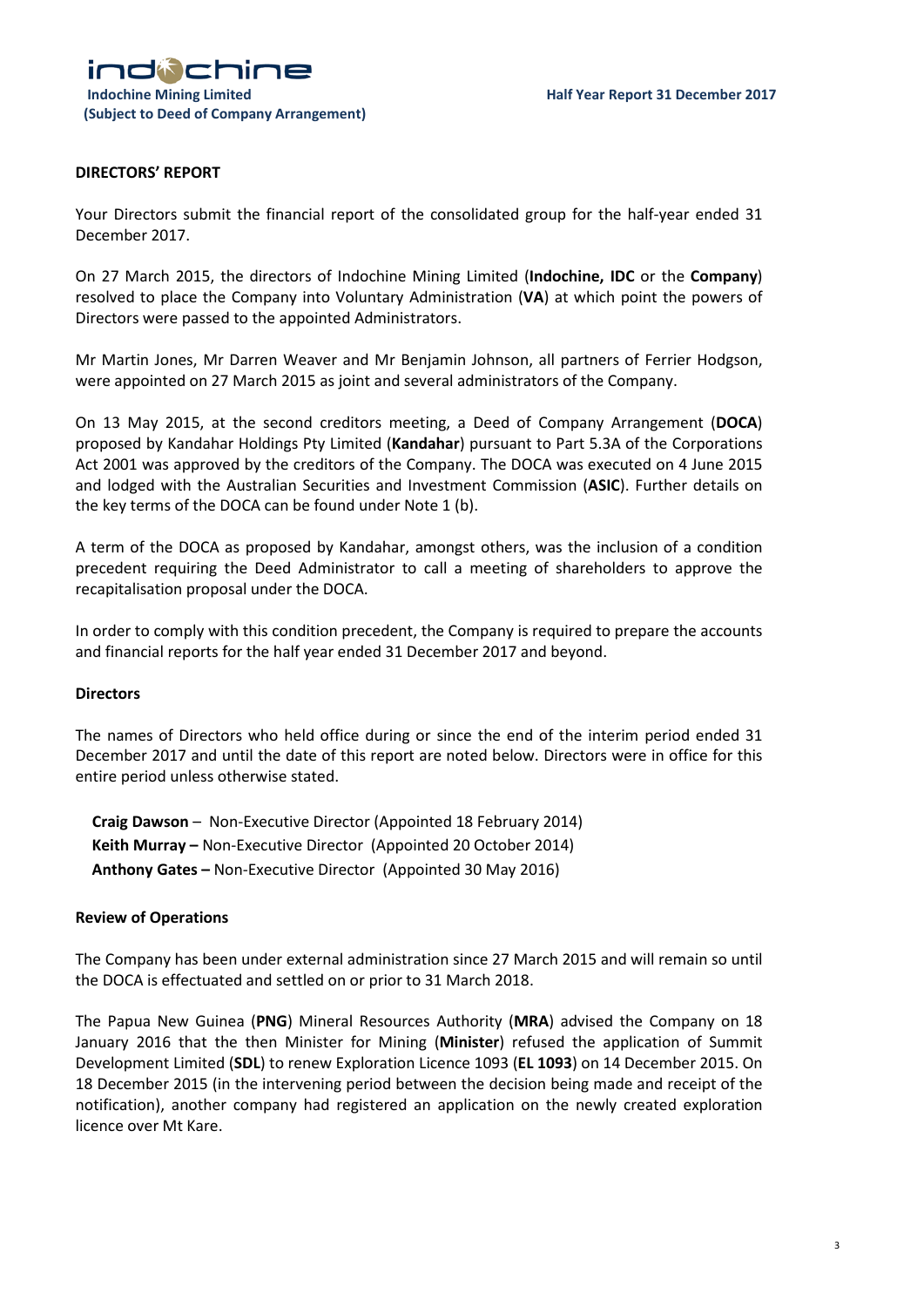

On 1 March 2016, SDL filed an application with the PNG National Court seeking a Judicial Review of the Minister's decision on EL 1093. The first hearing to consider the Judicial Review was held on 7 April 2016. As a consequence of this hearing, SDL was granted leave to:

- apply for a Judicial Review of the Minister's rejection of the renewal application lodged on 14 July 2014 for a term of two years;
- **Fall and serve a substantive Notice of Motion by 1 May 2016; and**
- **a** stay of proceedings.

The Judicial Review of the former Minister for Mining's decision to refuse SDL's application dated 28 July 2014 to renew exploration licence EL 1093 over the Mt Kare Au-Ag Project was held on 5 September 2017. The matter was heard by Justice Nablu and the honourable judge has reserved her judgement. The PNG National Court was in recess until 5 February 2018, hence the date for the decision is expected to be any time after that date.

During the period, Aude Holdings Pty Ltd (the **Secured Creditor**) has continued to fund the costs associated with continuing operations of SDL including:

- **Example 2** care and maintenance of the Mt Kare Au-Ag Project assets ;
- **EXEC** legal costs associated with the judicial review; and
- **•** other amounts payable to the Deed Administrator.

Further, the Company has appointed Mr Wayne Bramwell as Interim Chief Operating Officer. Mr Bramwell will be working with the Deed Administrator and Board to assist with day to day operations, including reviewing the various corporate opportunities presented to the Company and liaising with the Administrator and the Board in reviewing various funding options, which may include recapitalisation and reinstatement of Indochine on the Australian Securities Exchange and, pending renewal of EL1093, recommencing activities at the Mt Kare Au -Ag Project.

Indochine also appointed a corporate advisor during the period to provide a detailed action plan and to assist the Board in raising the necessary capital to support the Company's current and future activities, whilst also identifying and presenting other gold mining or gold exploration opportunities to the Board. Longreach Capital of Perth, Western Australia will assist the Company in this process.

### **Subsequent Events**

None.

# **Overview of Results and Accounting Basis**

As a result of the Company being placed in VA and currently under a DOCA, as at the date of this report there is significant uncertainty as to the going concern of the Company. The financial accounts have therefore been prepared on a non-going concern basis.

On a consolidated basis, the Company made a loss of \$2,167,356 for the period (2016: loss \$1,675,320).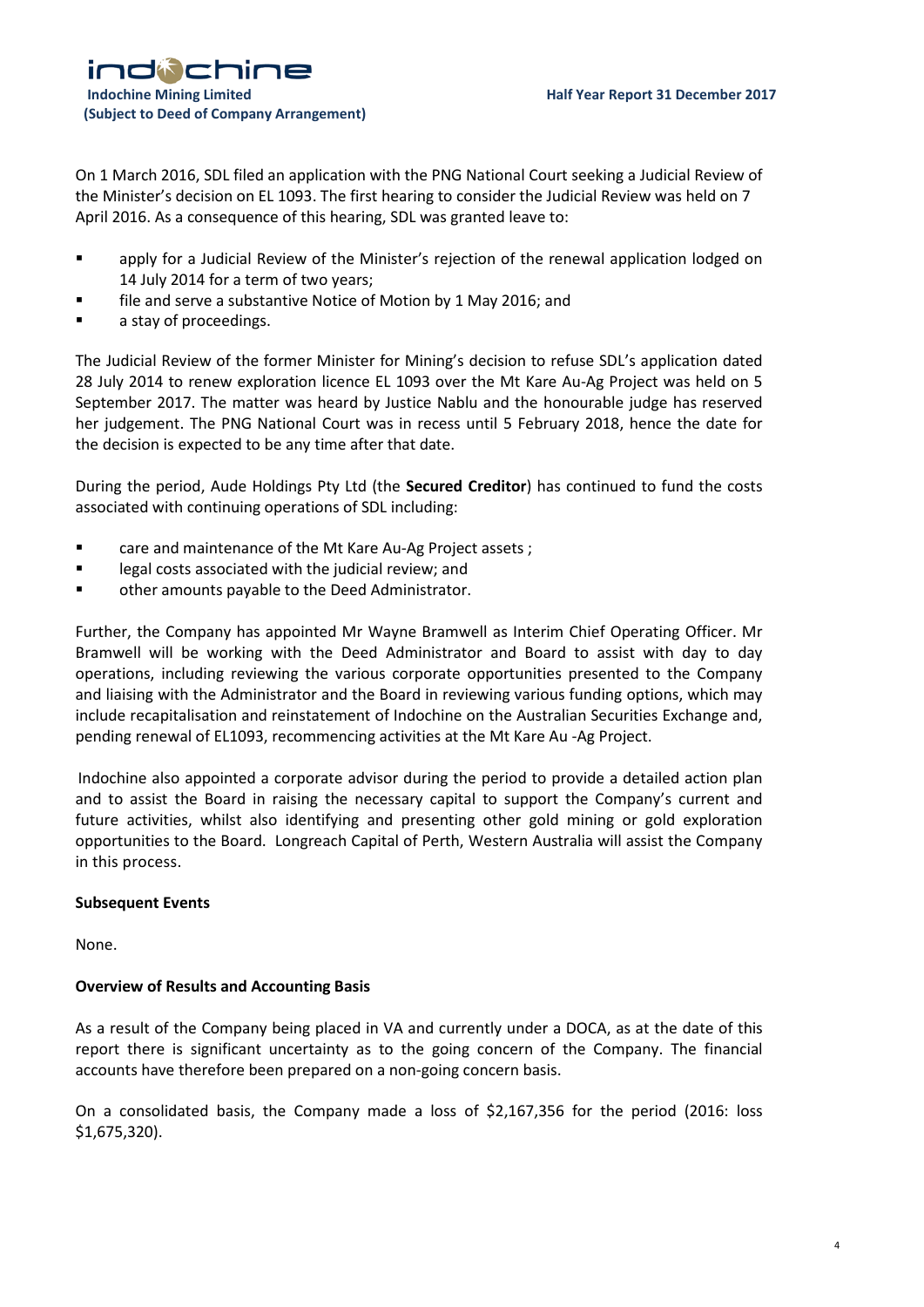

## **Auditor's Independence Declaration**

Section 307C of the Corporations Act 2001 requires the auditors, Crowe Horwath, to provide the Directors of the Company with an Independence Declaration in relation to the review of the interim financial report. This Independence Declaration is set out on page 19 and forms part of this Directors' report for the half-year ended 31 December 2017.

### **Rounding Off of Amounts**

The Company is a company of the kind referred to in ASIC Instrument 2016/191, relating to the rounding off of amounts and in accordance with that Instrument amounts in the Directors' Report and the Half-Yearly Financial Report are rounded off to the nearest thousand dollars, unless otherwise indicated.

This report is signed in accordance with a resolution of the Board of Directors made pursuant to S.306 (3) of the Corporations Act 2001.

Westwood

**Non-Executive Director Date: 14 March 2018**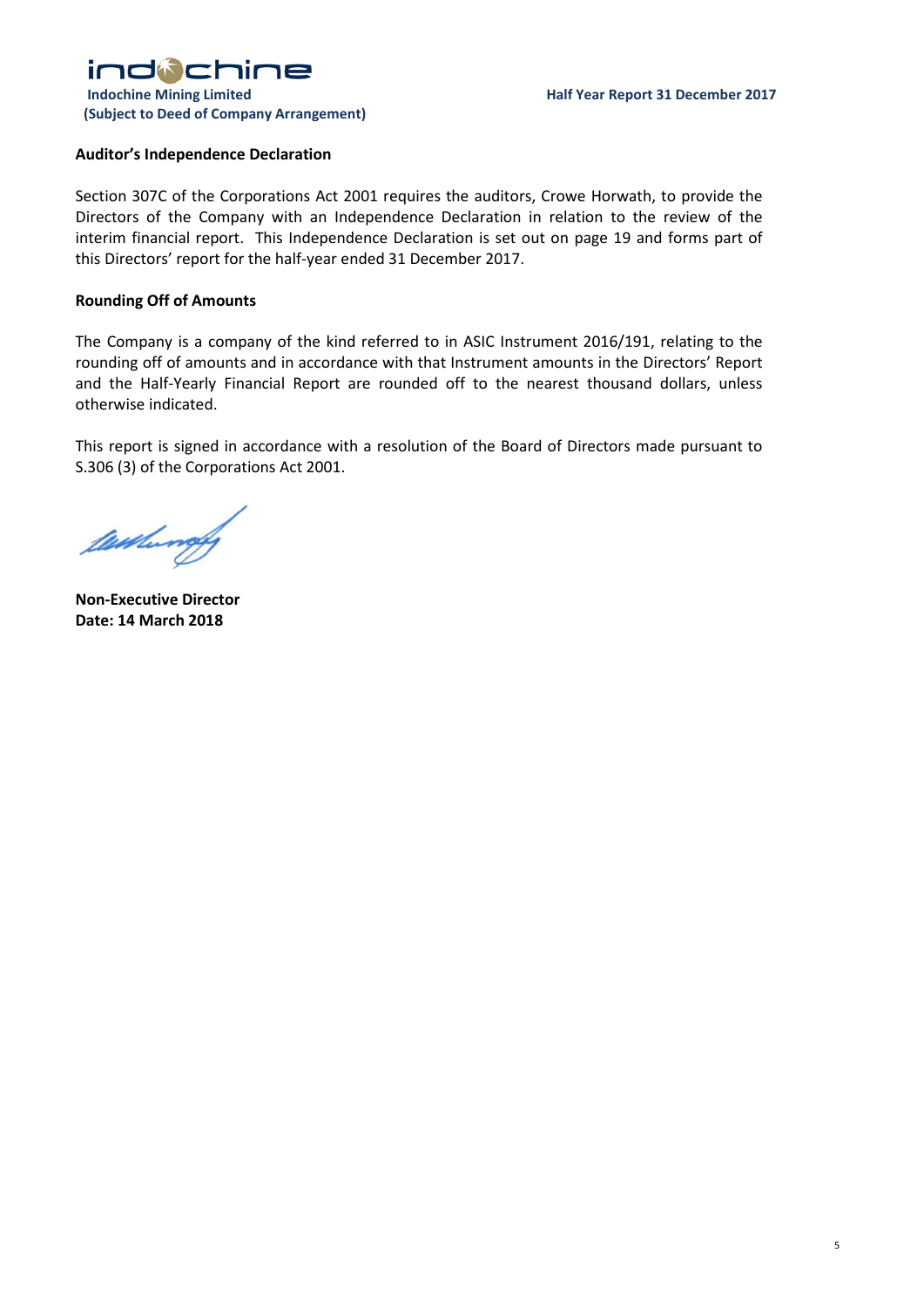

# **Consolidated Statement of Profit or Loss and Other Comprehensive Income**

## **FOR THE HALF-YEAR ENDED 31 DECEMBER 2017**

|                                                                  | <b>Consolidated Entity</b>                       |                                               |
|------------------------------------------------------------------|--------------------------------------------------|-----------------------------------------------|
|                                                                  | Half-year ended<br>31 December<br>2017<br>\$'000 | Half-year ended<br>31 December 2016<br>\$'000 |
| <b>Expense</b>                                                   |                                                  |                                               |
| Professional fees                                                | (39)                                             | (7)                                           |
| Insurance                                                        | (8)                                              |                                               |
| <b>Travel</b>                                                    | (19)                                             |                                               |
| Consultants                                                      | (74)                                             | (53)                                          |
| Administrative                                                   | (548)                                            | (548)                                         |
| Finance costs                                                    | (1, 479)                                         | (1,061)                                       |
| Other expenses                                                   |                                                  | (6)                                           |
| Loss before income tax                                           | (2, 167)                                         | (1,675)                                       |
| Income tax benefit                                               |                                                  |                                               |
| Loss for the period                                              | (2, 167)                                         | (1,675)                                       |
| Other comprehensive income for the period                        |                                                  |                                               |
| Items that may be reclassified subsequently to profit<br>or loss |                                                  |                                               |
| Foreign currency translation reserve gains                       | 297                                              | 122                                           |
| Other comprehensive profit for the period                        | 297                                              | 122                                           |
| <b>Total comprehensive loss for period</b>                       | (1,870)                                          | (1, 553)                                      |
| <b>Earnings per share</b>                                        |                                                  |                                               |
| From continuing operations                                       |                                                  |                                               |
| Basic loss per share (cents)                                     | (64)                                             | (49)                                          |

The above statement of Consolidated Statement of Profit or Loss and Other Comprehensive Income should be read in conjunction with the accompanying notes. The 2017 and 2016 financial statements have been prepared on a non-going concern basis.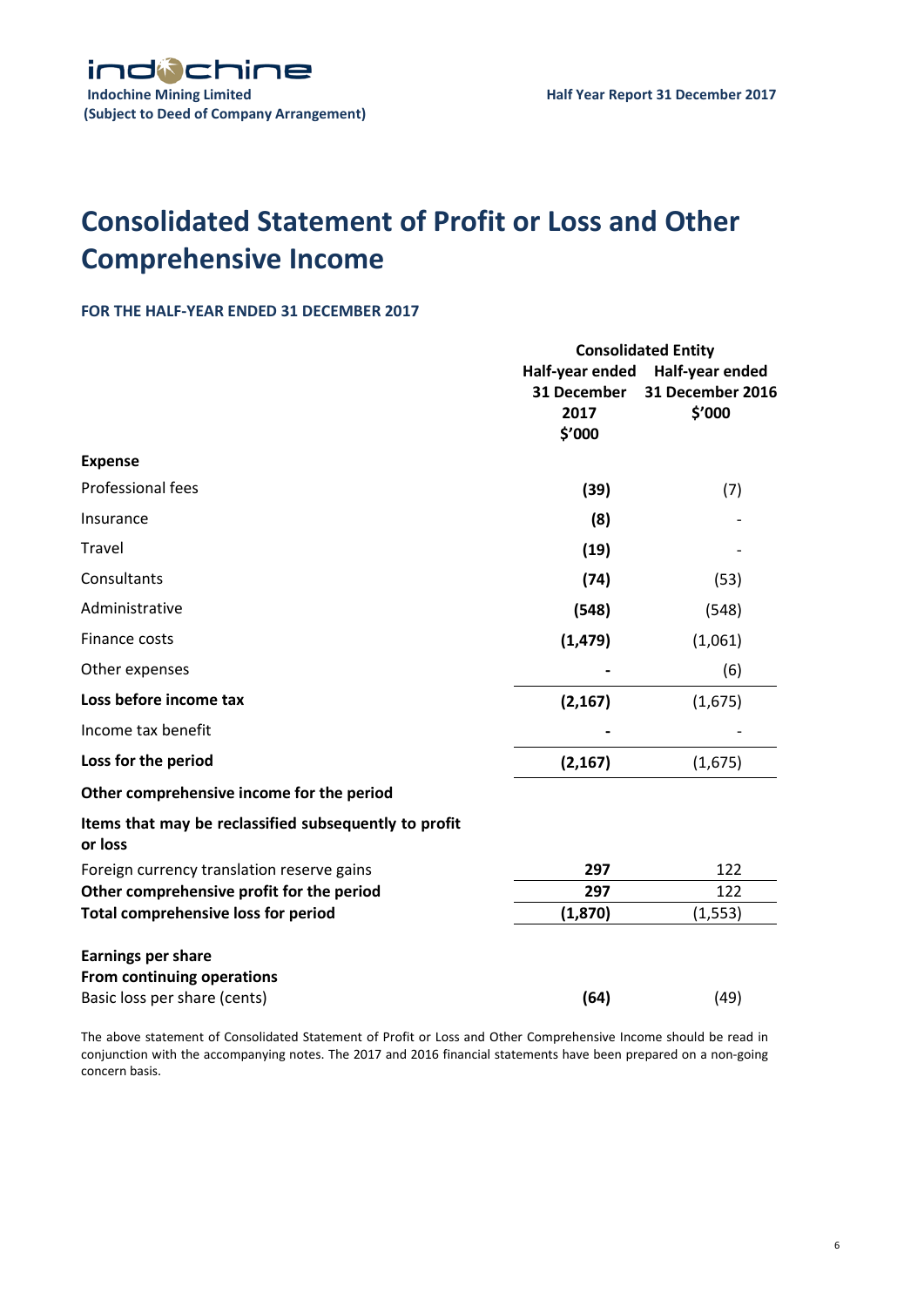# **Consolidated Statement of Financial Position**

# **AS AT 31 DECEMBER 2017**

|                                                   |             | <b>Consolidated Entity</b>             |                                 |
|---------------------------------------------------|-------------|----------------------------------------|---------------------------------|
|                                                   | <b>Note</b> | As at<br>31 December<br>2017<br>\$'000 | As at<br>30 June 2017<br>\$'000 |
| <b>ASSETS</b>                                     |             |                                        |                                 |
| Cash and cash equivalents                         |             | 334                                    | 313                             |
| <b>TOTAL ASSETS</b>                               |             | 334                                    | 313                             |
| <b>LIABILITIES</b>                                |             |                                        |                                 |
| Trade and other payables<br>Short-term provisions | 4           | 19,843<br>120                          | 17,952<br>120                   |
| <b>TOTAL LIABILITIES</b>                          |             | 19,963                                 | 18,072                          |
| <b>NET LIABILITIES</b>                            |             | (19, 629)                              | (17, 759)                       |
| <b>EQUITY</b>                                     |             |                                        |                                 |
| Issued capital<br>Reserves                        |             | 133,032<br>5,553                       | 133,032<br>5,256                |
| <b>Accumulated losses</b>                         |             | (158, 214)                             | (156, 047)                      |
| <b>TOTAL EQUITY</b>                               |             | (19, 629)                              | (17, 759)                       |

The above Consolidated Statement of Financial Position should be read in conjunction with the accompanying notes. The 2017 and 2016 financial statements have been prepared on a non-going concern basis.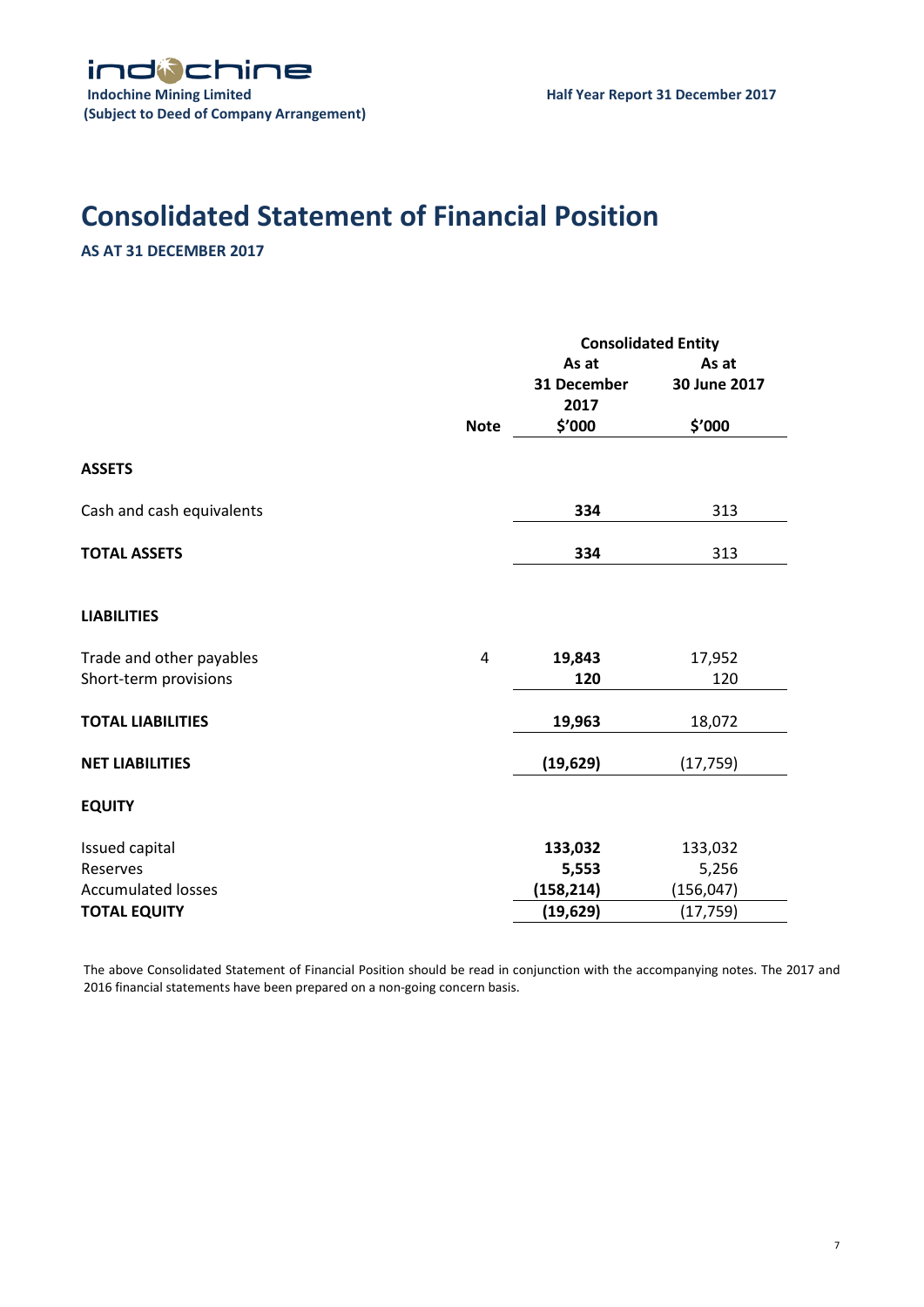# **Consolidated Statement of Changes in Equity**

**FOR THE HALF-YEAR ENDED 31 DECEMBER 2017**

|                                                      | <b>Issued</b><br>Capital<br>\$′000 | Accumulated<br><b>Losses</b><br>\$′000 | <b>Reserves</b><br>\$′000 | <b>Total</b><br><b>Equity</b><br>\$′000 |
|------------------------------------------------------|------------------------------------|----------------------------------------|---------------------------|-----------------------------------------|
| At 1 July 2016                                       | 133,032                            | (152, 878)                             | 4,960                     | (14, 886)                               |
| Loss attributable to members of the parent<br>entity |                                    | (1,675)                                | $\overline{\phantom{a}}$  | (1,675)                                 |
| Movements in foreign currency translation<br>reserve |                                    |                                        | 122                       | 122                                     |
| At 31 December 2016                                  | 133,032                            | (154, 553)                             | 5,082                     | (16, 439)                               |
|                                                      |                                    |                                        |                           |                                         |
| At 1 July 2017                                       | 133,032                            | (156, 047)                             | 5,256                     | (17, 759)                               |
| Loss attributable to members of the parent<br>entity |                                    | (2, 167)                               | $\blacksquare$            | (2, 167)                                |
| Movements in foreign currency translation<br>reserve |                                    |                                        | 297                       | 297                                     |
| At 31 December 2017                                  | 133,032                            | (158, 214)                             | 5,553                     | (19, 629)                               |

The above Consolidated Statement of Changes in Equity should be read in conjunction with accompanying notes. The 2017 and 2016 financial statements have been prepared on a non-going concern basis.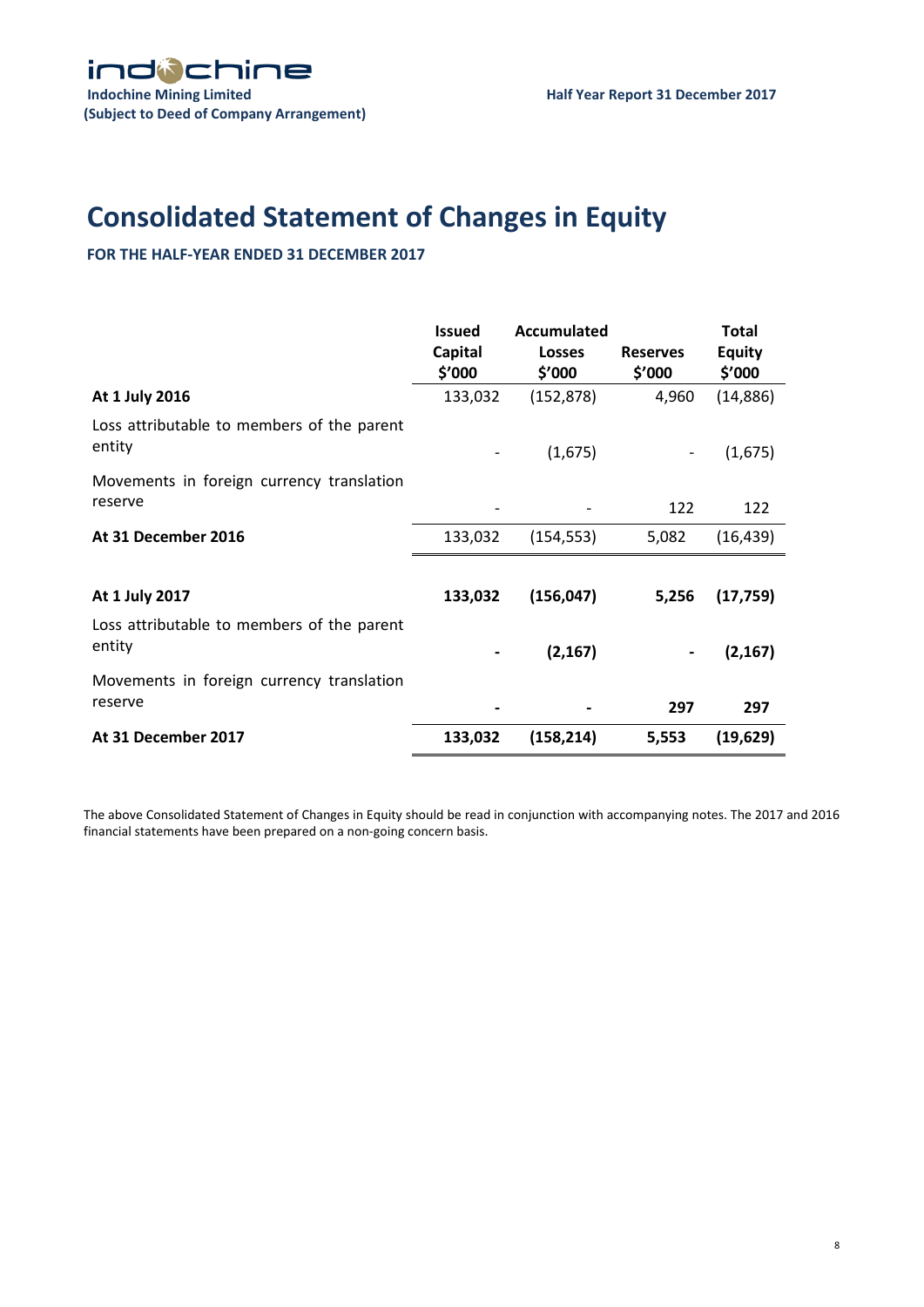

# **Consolidated Statement of Cash Flows**

**FOR THE HALF-YEAR ENDED 31 DECEMBER 2017**

|                                                 | <b>Consolidated Entity</b> |             |
|-------------------------------------------------|----------------------------|-------------|
|                                                 | Half-year                  | Half-year   |
|                                                 | ended                      | ended       |
|                                                 | 31 December                | 31 December |
|                                                 | 2017                       | 2016        |
|                                                 | \$'000                     | \$′000      |
| <b>CASH FLOWS FROM OPERATING ACTIVITIES</b>     |                            |             |
| Payments to suppliers and employees             | (497)                      | (467)       |
| NET CASH FLOWS USED IN OPERATING ACTIVITIES     | (497)                      | (467)       |
|                                                 |                            |             |
| <b>CASH FLOWS FROM FINANCING ACTIVITIES</b>     |                            |             |
| Proceeds from borrowings                        | 517                        | 501         |
| NET CASH FLOWS PROVIDED BY FINANCING ACTIVITIES | 517                        | 501         |
| NET INCREASE IN CASH AND CASH EQUIVALENTS       | 20                         | 34          |
| CASH AND CASH EQUIVALENTS AT THE BEGINNING      |                            |             |
| OF THE PERIOD                                   | 313                        | 248         |
| Foreign exchange translation difference         | 1                          | 1           |
| CASH AND CASH EQUIVALENTS AT THE END OF THE     |                            |             |
| <b>PERIOD</b>                                   | 334                        | 283         |
|                                                 |                            |             |

The above Consolidated Statement of Cash Flows should be read in conjunction with accompanying notes. The 2017 and 2016 financial statements have been prepared on a non-going concern basis.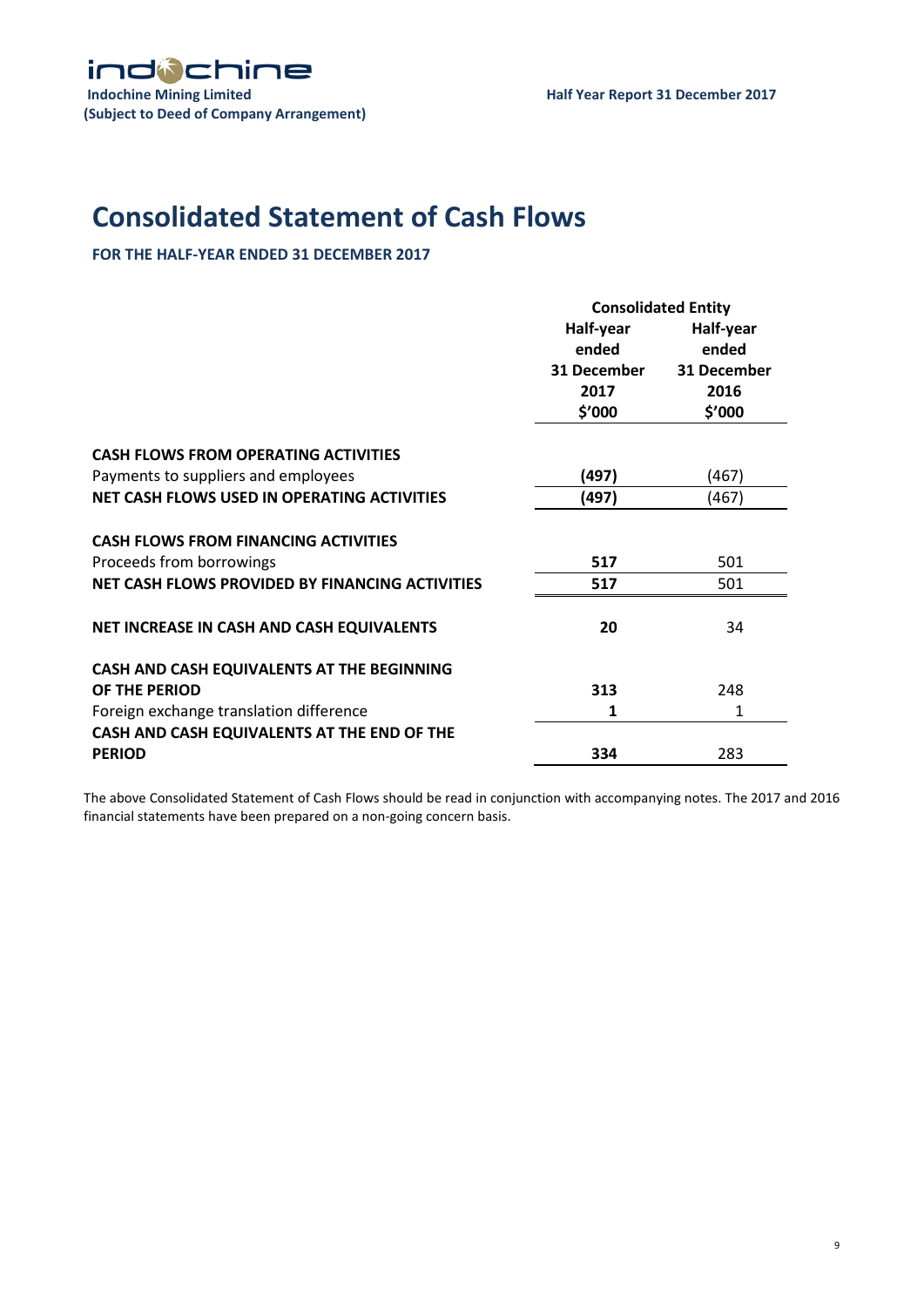# **NOTES TO THE FINANCIAL STATEMENTS FOR THE HALF YEAR ENDED 31 DECEMBER 2017**

#### **NOTE 1: STATEMENT OF SIGNIFICANT ACCOUNTING POLICIES**

#### **a) Basis of preparation**

These general purpose financial statements for the interim half-year reporting period ended 31 December 2017 have been prepared in accordance with requirements of the *Corporations Act 2001* Australian Accounting Standard AASB 134: Interim Financial Reporting and other authoritative pronouncements of the Australian Accounting Standards Board as they apply to a non-going concern.

The financial report of Indochine for the half year ended 31 December 2017 was authorised for issue in accordance with a resolution of the directors on 14 March 2018. The interim condensed consolidated financial statements do not include all the information and disclosures required in the annual financial statements and should be read in conjunction with the Group's annual financial statements as at 30 June 2017.

Indochine is a company limited by shares incorporated and domiciled in Australia, whose shares were publicly traded on the Australian Securities Exchange **(ASX)**. As a result of the Company entering Voluntary Administration (VA), the shares of Indochine are currently suspended.

The Directors of Indochine recommend that these financial statements for the half-year ended 31 December 2017 be read in conjunction with the financial statements for the year ended 30 June 2017.

Financial statements are normally prepared on a going concern basis where there is neither the intention nor the need to materially curtail the scale of the entity's operations. If such an intention or need exists, the financial statements cannot be prepared on a going concern basis.

Accordingly the financial statements have not been prepared on a going concern basis; rather these accounts have been prepared on a non-going concern basis, as were the financial statements for the half year ended 31 December 2016 and year ended 30 June 2017.

The financial report is presented in Australian dollars and all values are rounded to the nearest thousand dollars (\$'000) unless otherwise stated.

#### **b) Going concern**

As outlined in the Directors' Report to these accounts, as a result of the Company being placed in VA and currently under a Deed of Company Arrangement (DOCA), as at the date of this report there is significant uncertainty as to the going concern of the Company.

Given the above circumstances, the Directors have concluded that the going concern assumption is not appropriate for the preparation of these accounts. This is largely due to:

- the material curtailment of operations;
- uncertainty regarding the completion of the DOCA;
- uncertainty around the ability to raise funds and the future recapitalisation of IDC to ensure that IDC has the necessary financial resources to appropriately continue with its exploration activities into the foreseeable future; and
- uncertainty on the level of creditors in the absence of debt proofing by the Voluntary Administrator pending the full effectuation of the DOCA.

Based on the above circumstances, the Directors have applied the requirements of paragraph 25 of AASB 101 Presentation of Financial Statements which state that "When the financial report is not prepared on a going concern basis, that fact shall be disclosed, together with the basis on which the financial report is prepared and the reason why the entity is not regarded as a going concern."

While these accounts have not been prepared on a going concern basis, one key role of a DOCA is to preserve the ability to restructure and recapitalise a company that has been through a process of Administration. As such it is important to understand its key terms.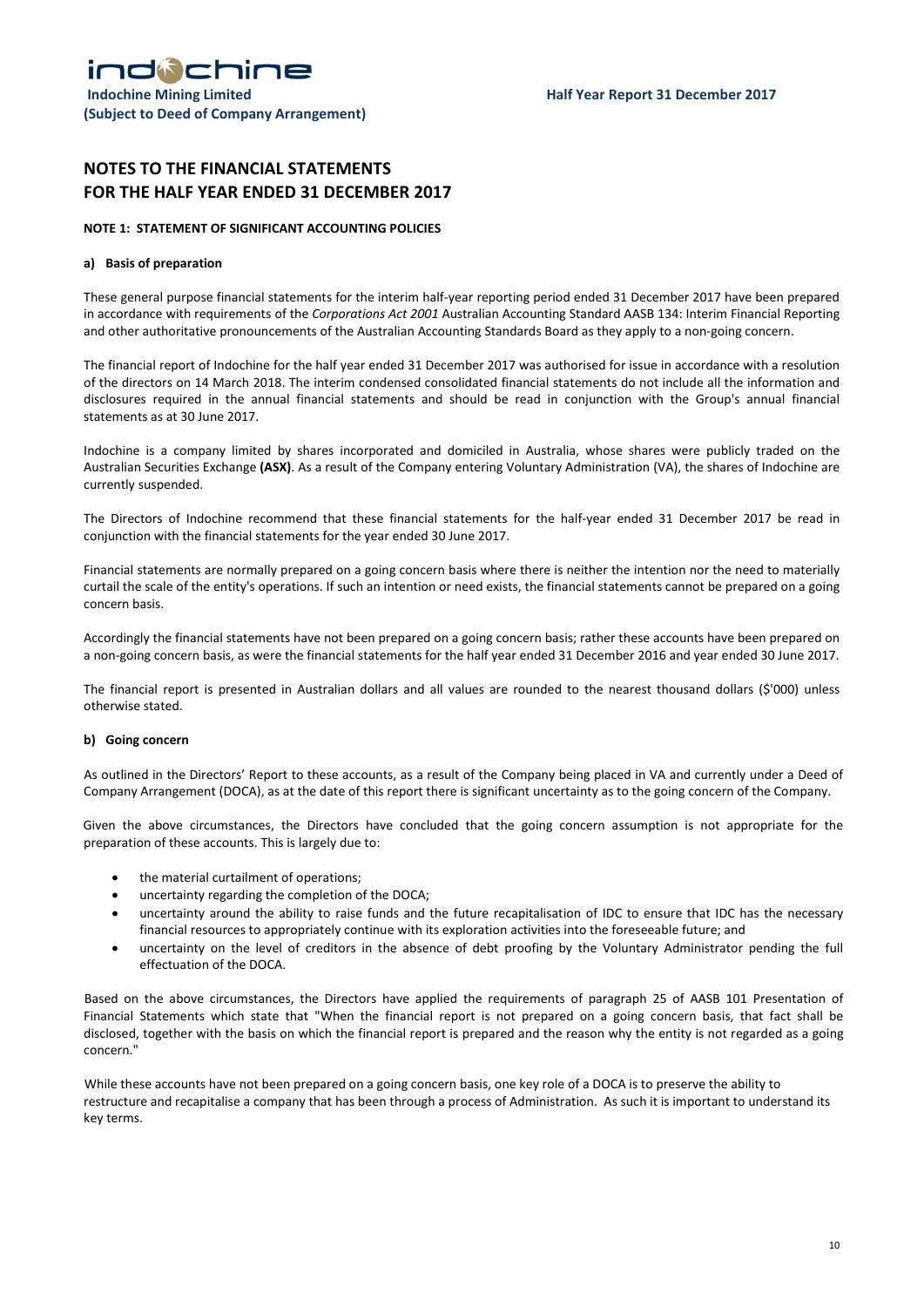indichine

#### **NOTE 1: STATEMENT OF SIGNIFICANT ACCOUNTING POLICIES (***continued***)**

These are outlined below:

#### **Key Terms of DOCA**

#### *DOCA Proponent*

• Kandahar Holdings Pty Ltd.

#### *Deed Administrators*

• Martin Jones, Darren Weaver and Ben Johnson jointly and severally of Ferrier Hodgson

#### *Proposal:*

- The Proponent will provide the First Loan in the amount of \$50,000 to the Company within 14 days of the execution of the DOCA.
- The Deed Administrators will be at liberty to amend the dates for payment without seeking approval from the Company's Creditors.
- In addition to the First Loan, the Proponent will pay a Second Loan in the amount of \$450,000 within 14 days of satisfaction or waiver of the conditions precedent.
- In consideration for the Proponent's First Loan and Second Loan, the Deed Administrators will cause a meeting of the Company's shareholders to be convened for the purpose of considering and approving:
	- o a consolidation of existing shares on issue at a ratio of 400:1;
	- o cancellation of all existing options;
	- o the issue of 10 million ordinary shares to the Proponent or its nominees; and
	- o the issue of 10 million options over ordinary shares to the Proponent.

#### *Secured Creditor*

The rights of the Secured Creditor will not be prejudiced by the DOCA – it will not be bound by any moratorium and will be entitled to exercise its rights as a Secured Creditor at any time prior to, during or after the term of the DOCA.

#### *Available Property*

- The assets of the Company (Available Property) will comprise:
	- o the balance of cash at bank that was held by the Administrators immediately prior to the execution of the DOCA;
	- o the proceeds from the Second Loan Amount;
	- o all shareholdings in other companies owned by the Company, but excluding the Company's shareholdings in Summit Development Limited.

#### *Participating Creditors*

- Creditors of the Company who had claims, whether present or future, certain or contingent, ascertained or sounding only in damages, the circumstances giving rise to which occurred on or before 27 March 2015. For the avoidance of any doubt, the Secured Creditor is not a "Participating Creditor" pursuant to the DOCA.
- "Priority Creditor" means a Participating Creditor with a debt payable by or claim against the Company as at the Relevant Date which, had the Company been wound up with the Relevant Date being the day on which the windup up was to have begun, would have been a debt or claim which must be paid in priority to all other unsecured debts or claims in accordance with section 556 or section 560 of the Act.
- "Class A Creditor" means each Priority Creditor Claim against the Company.
- "Class B Creditor" means all creditors of the Company, excluding Class A Creditors and the Secured Creditor, for their claims against the Company as adjudicated on by the Company's Administrators.

#### *Application of Proceeds*

- Firstly, all remuneration and expenses of the Administrators, Deed Administrators and Trustees will be paid in full.
- Secondly, a distribution will be made to Class A Creditors.
- Lastly, the balance to the Class B Creditors who will be entitled to be paid in the same priority from the Creditors' Trust as would be afforded them in a winding up of the Company pursuant to section 556 of the Act.

#### *New Directors*

*•* The Deed Administrators will remove any directors from the Company's Board and appoint new directors to the Company's Board as instructed by the Proponent.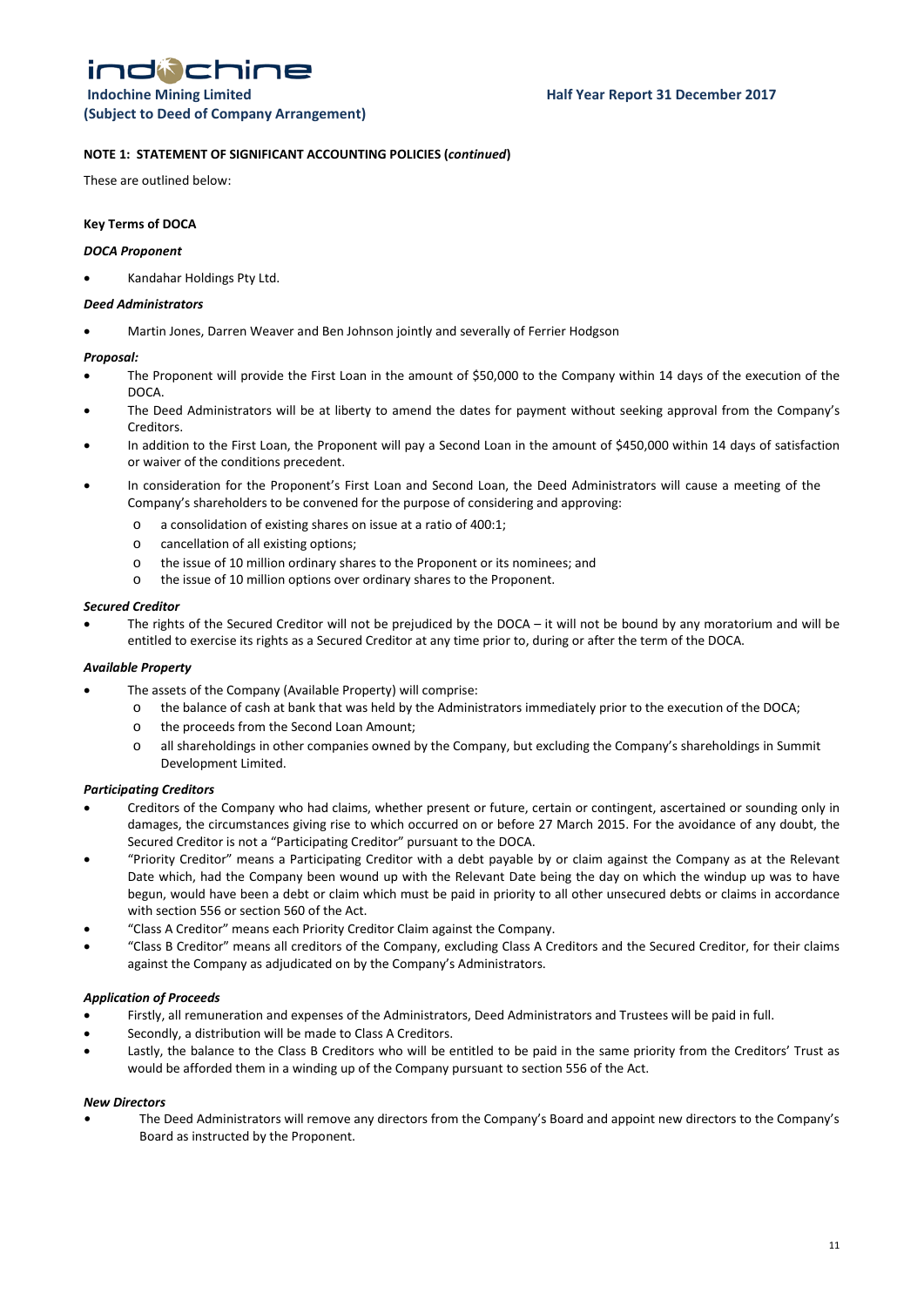**(Subject to Deed of Company Arrangement)** 

#### **NOTE 1: STATEMENT OF SIGNIFICANT ACCOUNTING POLICIES (***continued***)**

#### *Creditors' Committee*

- In order to advise and assist the Deed Administrators there may be a committee of inspection.
- For the purpose of determining whether there is to be a committee of inspection, and, if so, the conduct of proceedings of the committee of inspection, the following provisions apply of the DOCA:
	- o Sections 548 to 551 inclusive of the Act; and
	- o Regulations 5.6.12 to 5.6.36A inclusive of the Corporations Regulations.

#### *Administrators' / Deed Administrators' Lien*

- Subject to the rights of the Secured Creditor, the Deed Administrators and Administrators are entitled to be indemnified out of the Available Property and have a lien over the assets of the Company for their remuneration, costs, fees and expenses for work done in the performance of their duties as Administrators and Deed Administrators.
- The Deed Administrators and Administrators are not entitled to an indemnity out of the Available Property or any other property of the Company against any Claims arising out of, in connection with or incidental to any fraudulent or negligent act, omission or any act done outside the DOCA by the Deed Administrators, Administrators or their staff.
- The Deed Administrators' and Administrators' right of indemnity have priority as a Priority Creditor's Claim and are entitled to exercise the right of indemnity whether or not the Claims have been paid or satisfied.

#### *Members' rights exercisable by Deed Administrators*

• Until the DOCA terminates, for the purpose of administering the DOCA or fulfilling the arrangement effected by the DOCA, the Deed Administrator has all the rights and powers of the Company's members in general meeting of the exclusion of the Company's members.

#### *Moratorium against the Company in relation to winding up*

• Creditors are not able to pursue claims against the Company absent leave of the Court. This restriction will not apply to the Secured Creditor.

#### *Termination of DOCA*

- The DOCA automatically terminates when any of the following conditions are met:
	- o The Deed Administrators have transferred the Available Property to the Creditors' Trust.
	- o The Court makes any order terminating the DOCA.
	- o The Conditions Precedent are not satisfied or waived on or before 30 September 2015 or such other date as agreed in writing between the Deed Administrators and the Proponent. The current agreed date for the termination of the DOCA is 31 March 2018.
	- o The Company's creditors pass a resolution terminating the DOCA at a meeting that was convened pursuant to section 445F of the Act.
- If the Deed Administrators have transferred the Available Property, then the Deed Administrators must, within 5 business days after distribution, lodge a written notice with the Australian Securities and Investments Commission in the prescribed form.
- On termination of the DOCA, the Deed Administrators must deliver to the Company all of the Company's books and records in the possession of the Deed Administrators other than those that were created after the Relevant Date.
- The termination of the DOCA will not affect:
	- o the previous operation of the DOCA; or
	- o the enforceability of any accrued obligations under the DOCA.

#### *Conditions Precedent*

- The approval of the Company's creditors of the DOCA at the Creditors' Meeting.
- The approval of the Company's shareholders of the recapitalisation proposal at the Shareholders' Meeting.
- The Proponent providing the Deed Administrators with a notice stating that Summit's interest in exploration licence number EL1093 in PNG has been preserved on terms and conditions that are acceptable to the Proponent.
- Confirmation from the ASX that the Company will not be required to re-comply with ASX Chapters 1 and 2.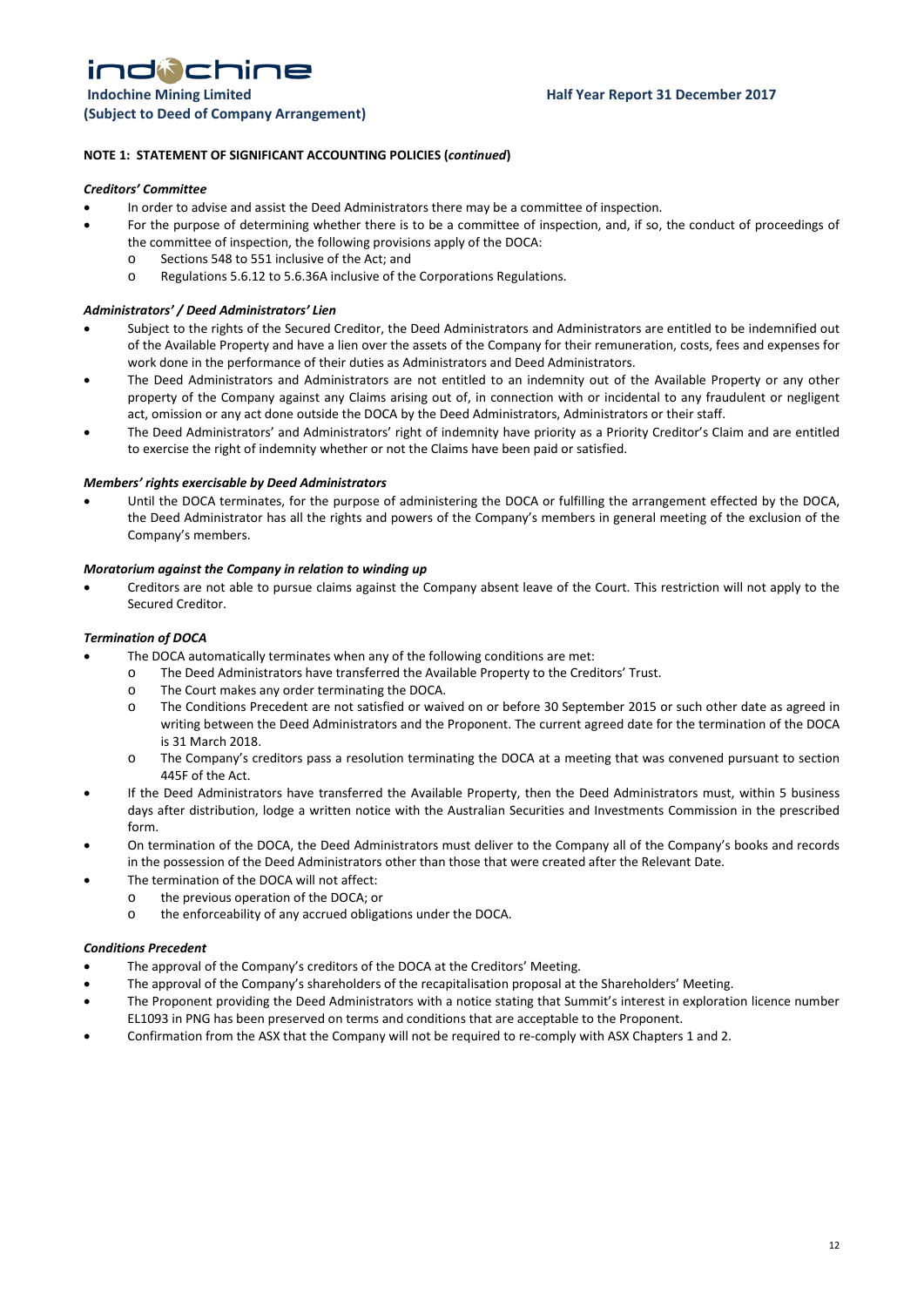indichine **Indochine Mining Limited Community Community Community Community Community Community Community Community Community Community Community Community Community Community Community Community Community Community Community Commun (Subject to Deed of Company Arrangement)** 

#### **NOTE 1: STATEMENT OF SIGNIFICANT ACCOUNTING POLICIES (continued)**

- In consideration for the Proponent's First Loan and the Proponent's Second Loan, the Deed Administrators will cause a meeting of the Company's shareholders to be convened in accordance with the Company's constitution for the purpose of considering and approving:
	- o a consolidation of the Company's existing shares on issue at a ratio of 400:1;
	- o cancellation of all existing options to acquire shares in the Company;
	- o the issue of 10 million ordinary shares to the Proponent or its nominees; and
	- o the issue of 10 million options over ordinary shares to the Proponent or its nominees at an exercise price of \$0.05 with an expiry date of 31 December 2025.

#### *Release of Claims*

- On termination of the DOCA, the Company is released from all Participating Creditors' Claims (which, as noted above, will not include the Secured Creditor) and it is agreed that there is no consideration payable in respect of the releases provided.
- The Company may plead the DOCA in bar to any action, proceeding or suit brought by a Participating Creditor in respect of that Participating Creditors' Claim.
- Where there have been mutual creditors, mutual debts or other mutual dealings between the Company and a Participating Creditor, then the sum due from one party is to be set off against any sum due from the other party with the balance released if in favour of the Participating Creditor or the balance payable to the Company if in favour of the Company.
- A Participating Creditor will not be entitled to claim the benefit of any set-off if, at the time of giving credit to the Company, or at the time of receiving credit from the Company, it had notice of the fact that the Company was insolvent and section 553C of the Act will apply to any inconsistencies.
- Each Participating Creditor accepts the Participating Creditor's entitlement under the DOCA in full satisfaction of the Participating Creditor's Claim.
- If the Deed Administrators request Participating Creditors to do so, each Participating Creditor must, within 7 days after the making of the request, execute and deliver to the Company a written release of the Participating Creditor's Claim in the form the Deed Administrators reasonably require to fulfil the arrangement effected by the DOCA, save to say that any such release will not take effect unless and until the DOCA terminates.
- Each Participating Creditor irrevocably appoints the Deed Administrators to be the attorney of the Participating Creditor with full power for and on behalf of and in the name of the Participating Creditor to do all acts and things and sign and execute all deeds, documents and notices as may be necessary or convenient for the purpose of the execution and delivery to the Company of the written release of the Participating Creditor's Claim.

#### *Abandonment by creditors who do not prove*

- A Creditor, other than the Secured Creditor, is taken to have abandoned the Creditor's Claim if, before the declaration of a final dividend to Participating Creditors in accordance with the DOCA, the Creditor:
	- o fails to submit a formal proof of debt or claim in respect of the Creditor's Claim; or
	- o having submitted a formal proof of debt or claim in respect of the Creditor's Claim which is rejected, fails to appeal to the Court against the rejection, within the time allowed for such appeal under the Act and the Corporations Regulations.

#### *Remuneration of the Deed Administrators*

- The Deed Administrators' remuneration for the Deed Administrators' services as administrators of this Deed is fixed at the amount calculated at time x firm rates and is not to exceed \$200,000 or such greater amount as is approved from time to time under section 449E of the Act.
- The Deed Administrators may draw the Deed Administrators' remuneration from the Available Property, or, if the Available Property is insufficient, from any other property of the Company.
- The Deed Administrators are entitled to be reimbursed from the Available Property for the whole of the costs, charges and expenses incurred by the Deed Administrators in connection with or incidental to the Deed Administrators' administration of the DOCA.
- The Deed Administrators may draw the Deed Administrators' remuneration and reimbursement at the end of each month.

#### *Costs and Outlays*

- The costs and outlays connected with the negotiation, preparation and execution of the DOCA for the Company and the Deed Administrators are taken to be costs, charges and expenses incurred by the Deed Administrators in connection with or incidental to the Deed Administrators' administration of the DOCA.
- The Proponent's costs and outlays connected with the negotiation, preparation and execution of this Deed are his own.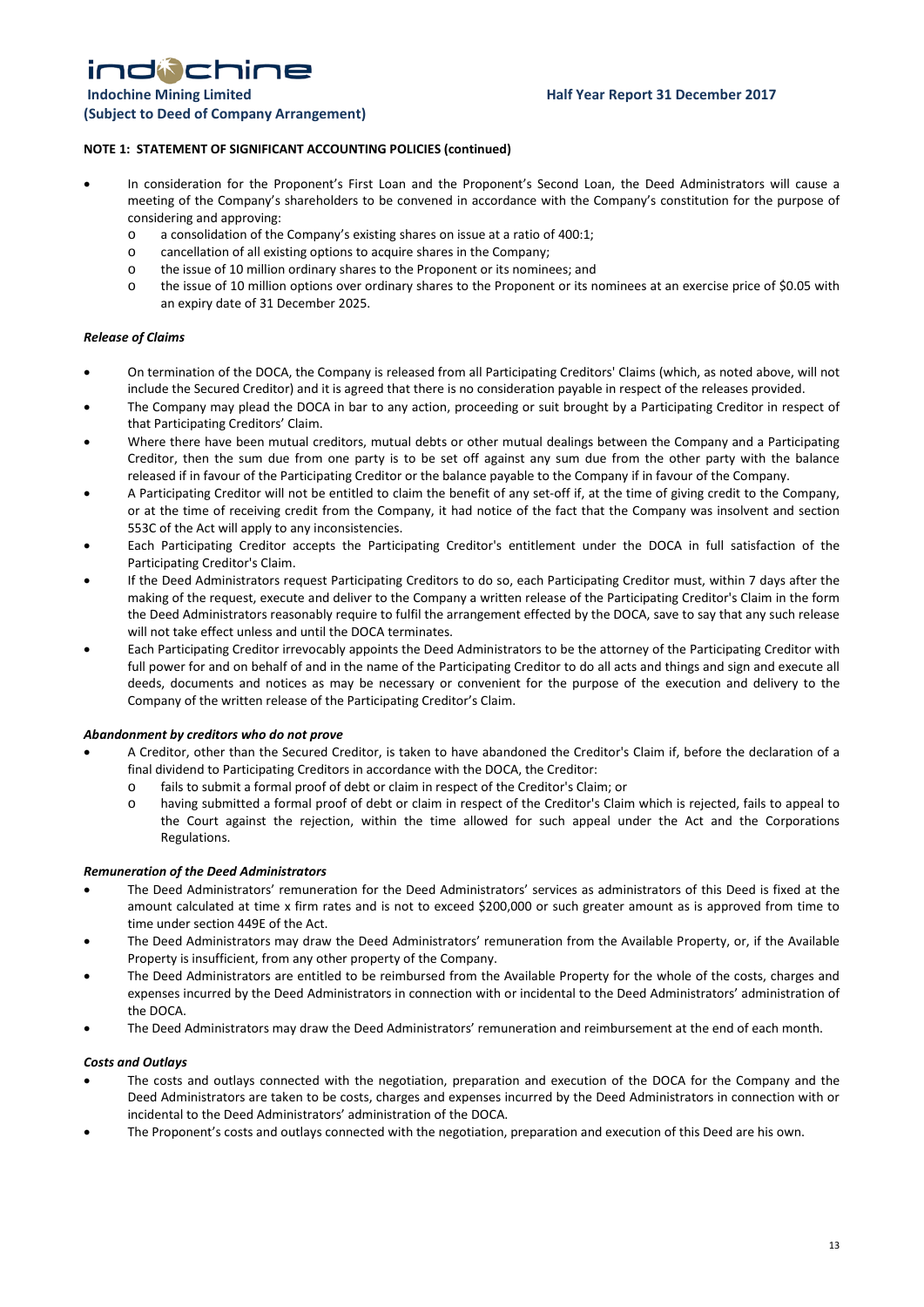# indichine **Indochine Mining Limited Community Community Community Community Community Community Community Community Community Community Community Community Community Community Community Community Community Community Community Commun**

**(Subject to Deed of Company Arrangement)** 

#### **NOTE 1: STATEMENT OF SIGNIFICANT ACCOUNTING POLICIES (***continued***)**

• The Company must pay all duty and other government imposts payable in connection with the DOCA and all other documents and matters referred to in the DOCA when due or earlier if requested in writing by the Deed Administrators.

#### *Other Terms*

- Except where expressly included in this Deed the Prescribed Provisions are excluded from the DOCA.
- Each party must promptly at its own cost do all things (including executing and if necessary delivering all documents) necessary or desirable to give full effect to the DOCA.
- The law of Western Australia will govern the DOCA.
- The parties submit to the exclusive jurisdiction of the Court and agree that any lawsuit must be heard, if at all, in the Court.

#### **c) Impact of adopting the non-going concern basis of preparation on measurement, classification of assets and liabilities, and disclosure**

Under the non-going concern basis of preparation, assets have been measured at their subsequent realisable value. The subsequent realisable value is their value based on the proceeds subsequently received on sale, disposal or realisation.

Liabilities have generally been measured at their contractual amounts payable including in default circumstances where relevant.

The recognition and de-recognition requirements of Australian Accounting Standards have continued to be applied in the preparation of the financial report.

Any gains or losses resulting from measuring assets and liabilities under the non-going concern basis are recognised in profit and loss.

The material impacts of adopting the non-going concern basis of preparation and measuring assets and liabilities on that basis is summarised below.

#### **Carrying value of capitalised exploration and evaluation expenditure**

The future recoverability of capitalised exploration and evaluation expenditure is dependent on a number of factors. These include the level of reserves and resources, future technological changes, which could impact the costs of development, future legal changes and changes in gold prices.

The exploration and evaluation costs carried forward in relation predominantly to the Mt Kare Gold/ Silver Project EL 1093 in PNG were fully impaired at 30 June 2015. At the time the company entered VA, it was not probable that such amounts would be able to be recouped through successful development or by sale as a result of the following events:

- **the accounts being prepared on a non-going concern basis (refer Note 1 b);**
- the material curtailment of operations; and
- the uncertainty regarding the completion of the proposed DOCA; and the uncertainty around the ability to raise funds and the future recapitalisation of Indochine to ensure that Indochine has the necessary financial resources to appropriately continue with exploration, development and production activities into the foreseeable future.

#### **Carrying value of trade and other payables and provisions**

The carrying value of trade payables and provisions as at 31 December 2017 has been recognised at their contractual amounts payable. The true value of these will only be ascertained when the Voluntary Administrator undertakes adjudication of the proof of debt submitted.

The accounts have recorded an amount of \$12,834,688 in relation to secured loan and capitalised interest owing to Aude Holdings Pty Ltd. This liability has been reclassified to Trade and Other payables as this is now due and payable under the non-going concern basis.

#### **d) New and revised accounting requirements applicable to the current half-year reporting period**

The Group has adopted all of the new and revised Standards and Interpretations issued by the Australian Accounting Standards Board (**AASB**) that are mandatory for the current reporting period.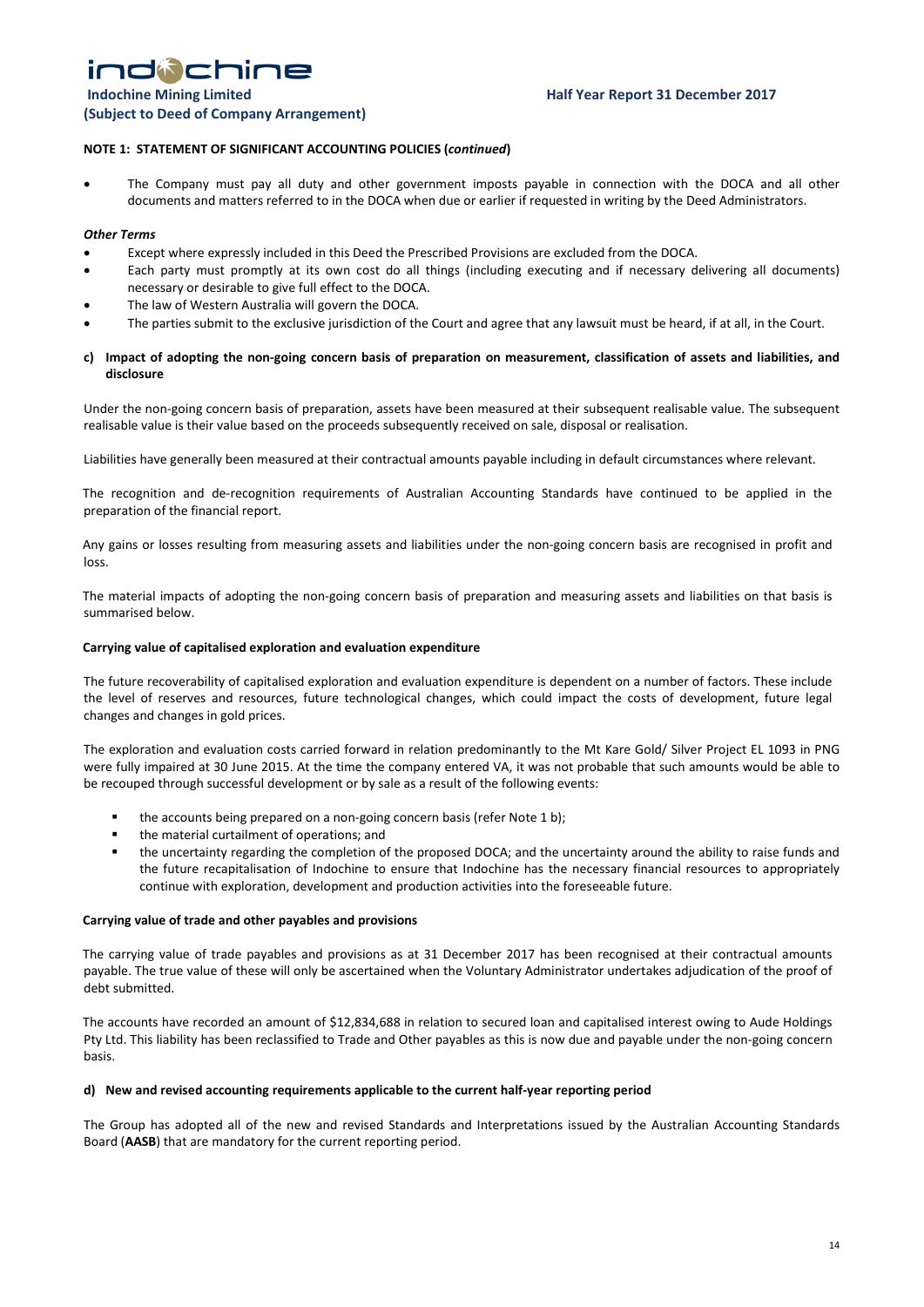### **NOTE 1: STATEMENT OF SIGNIFICANT ACCOUNTING POLICIES (***continued***)**

The adoption of these Accounting Standards and Interpretations did not have any significant impact on the financial performance or position of the Group.

Any new, revised or amending Accounting Standards or Interpretations that are not yet mandatory have not been early adopted.

#### **NOTE 2: OPERATING SEGMENTS**

| <b>Geographical segments</b> |                            |                      |                        |
|------------------------------|----------------------------|----------------------|------------------------|
|                              | Australia                  | <b>PNG</b>           | Total                  |
|                              | \$'000                     | \$'000               | \$'000                 |
| 31 December 2017             |                            |                      |                        |
| Segment revenue              |                            |                      |                        |
| Segment expenses             | (1,692)                    | (475)                | (2, 167)               |
| Segment loss                 | 1,692                      | 475                  | 2,167                  |
| Segment assets               | 320                        | 14                   | 334                    |
| Segment liabilities          | 12,663                     | 7,300                | 19,963                 |
|                              | <b>Australia</b><br>\$'000 | <b>PNG</b><br>\$'000 | <b>Total</b><br>\$'000 |
| <b>31 December 2016</b>      |                            |                      |                        |
| Segment revenue              |                            |                      |                        |
| Segment expenses             | (1, 184)                   | (491)                | (1,675)                |
| Segment loss                 | 1,184                      | 491                  | 1,675                  |
| Segment assets               | 268                        | 15                   | 283                    |
| Segment liabilities          | 8,683                      | 8,039                | 16,722                 |

### **NOTE 3: EXPLORATION AND EVALUATION COSTS CAPITALISED**

Due to significant going concern uncertainty, exploration and evaluation expenditure incurred during the period 1 July 2014 to 30 June 2015 was fully expensed and the expenditure carried forward during the financial year ended 30 June 2015 on a consolidated basis of \$97,592,000 was fully impaired to nil.

#### **NOTE 4: TRADE AND OTHER PAYABLES**

|                                      | 31 December<br>2017<br>\$′000 | 30 June<br>2017<br>\$′000 |
|--------------------------------------|-------------------------------|---------------------------|
| Trade payables                       | 6,229                         | 6,312                     |
| Payroll liabilities                  | 779                           | 801                       |
| Other borrowings (Secured Loan Aude) | 12,835                        | 10,839                    |
|                                      | 19,843                        | 17,952                    |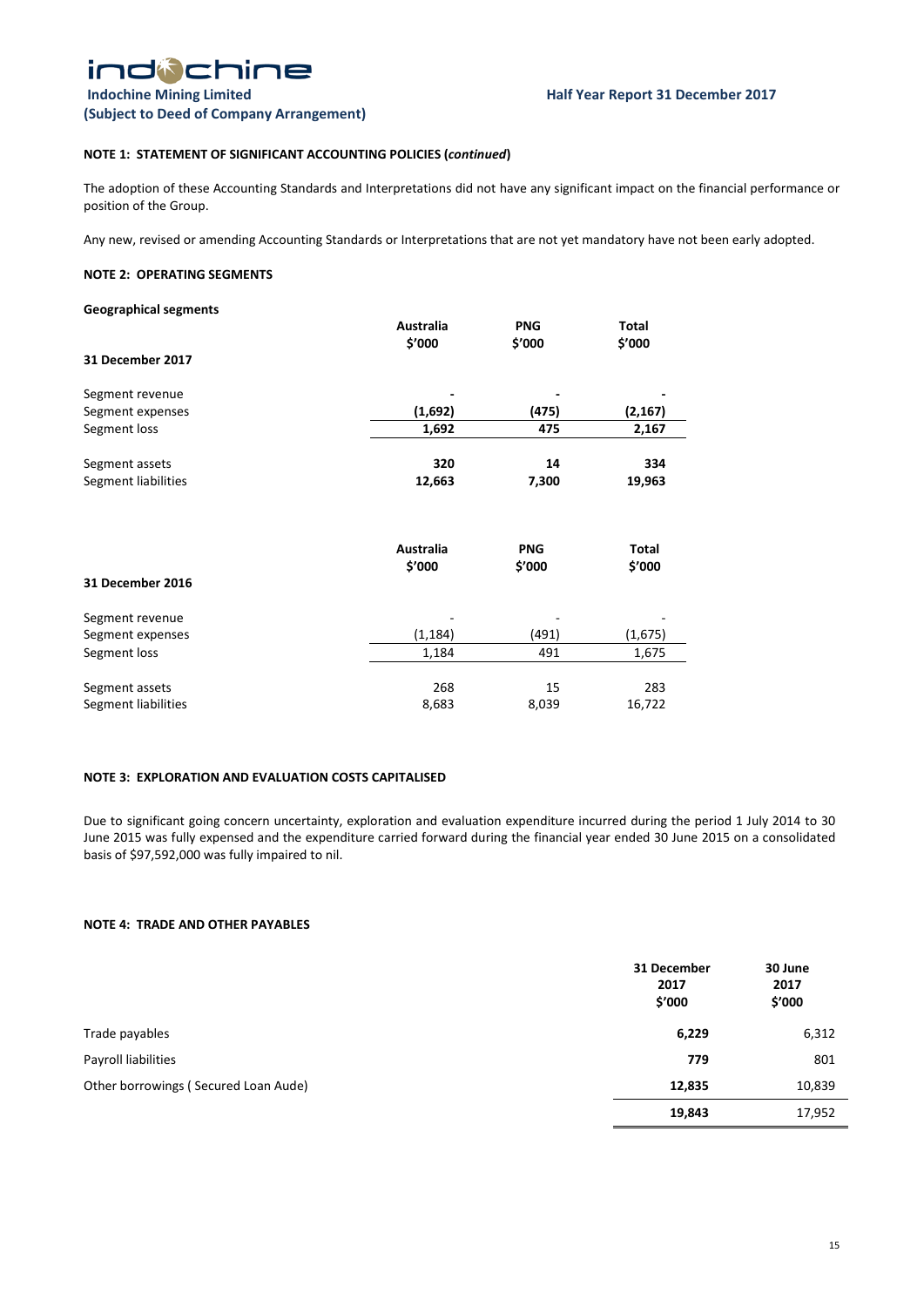#### **NOTE 4: TRADE AND OTHER PAYABLES (***continued***)**

Note: Trade payables will be dealt with under section 14 of the DOCA and, upon the establishment of Creditor's Trust Deed as class B creditors, other borrowings, comprising a secured loan, will preserve their rights under section 18.3.30 of the DOCA and employees' claims will be treated as Priority Creditor's Claim under section 16 of the DOCA.

The carrying amounts of assets pledged as security are:

Fixed and floating charge over assets of the Company **334** 313

On 6 February 2014, the Company entered into a secured loan agreement with Aude Holdings Pty Ltd (**Secured Creditor**) as trustee for Lastours Investment Trust (**Lastours**) to borrow \$1,500,000 secured against a fix and floating charge over the assets of the Company and at an interest rate of 60% calculated daily. In the event of default, the interest would increase to 80% per annum calculated daily.

The loan was repayable in full by 31 May 2014. The Company was unable to repay the loan by 31 May 2014 and as at reporting date it was in default and being charged interest at the rate of 80% from the date of default. On 14 May and 3 June 2014, the Company was served default notices.

On 1 August 2015, the Company entered into a Deed of Acknowledgement and Variation with the Secured Creditor as trustee for Lastours under which the Secured Creditor waived the breaches that gave rise to default notices on 14 May and 3 June 2014, reset the interest to 25% per annum, extended the expiry date to 31 December 2014 and provided an additional facility of \$1.15 million. On 26 November 2014, the Company extended the term of the facility to 28 February 2015.

On 30 January 2015, a secured loan conversion agreement was signed between the Company and the Secured Creditor as trustee for Lastours. Under the terms of the agreement, the aggregate limit of the loan was increased from \$3.25 million to \$3.75 million and the term of the loan extended to 30 April 2015.

Subsequent to the Company being placed into VA, the loan facility of \$3.75 million extended until 30 April 2015 was frozen and the secured creditor's rights preserved under the DOCA. A new facility of \$1.25 million was extended by the Secured Creditor to the Voluntary Administrator to fund the costs associated with maintaining the Mt Kare Gold/Silver Project EL 1093 in good standing, including the funding of the Warden's Hearing completed on 06 May 2015 and mediation which was conducted on site from 18 July to 20 July 2015 and then re-convened on 17 August 2015. On 22 October 2015 the new facility of \$1.25 million extended by the Secured Creditor was varied through a Deed of Variation to the original loan Agreement to a total of \$2.0 million to provide funding for site security and to keep the camp and project infrastructure at Mt Kare on a care and maintenance basis.

On 24 July 2017 a new facility of \$4.5 million extended by the Secured Creditor was further varied through Deed of Variation to the original loan Agreement to a total of \$6.5 million to provide further funding for continuation of SDL and legal costs incurred in course of the administration of IDC.

#### **NOTE 5: ISSUED CAPITAL**

|                                                                                                               | 31 December<br>2017<br>No. | 30 June<br>2017<br>No. |
|---------------------------------------------------------------------------------------------------------------|----------------------------|------------------------|
| Ordinary shares                                                                                               |                            |                        |
| Issued and fully paid                                                                                         | 3,409,014                  | 3,409,014              |
|                                                                                                               | No.                        | \$'000                 |
| Issued Capital 1 July 2017<br>Movements in ordinary shares on issue<br>During 1 July 2017 to 31 December 2017 | 3,409,014<br>٠             | 133,032                |
| At 31 December 2017                                                                                           | 3,409,014                  | 133,032                |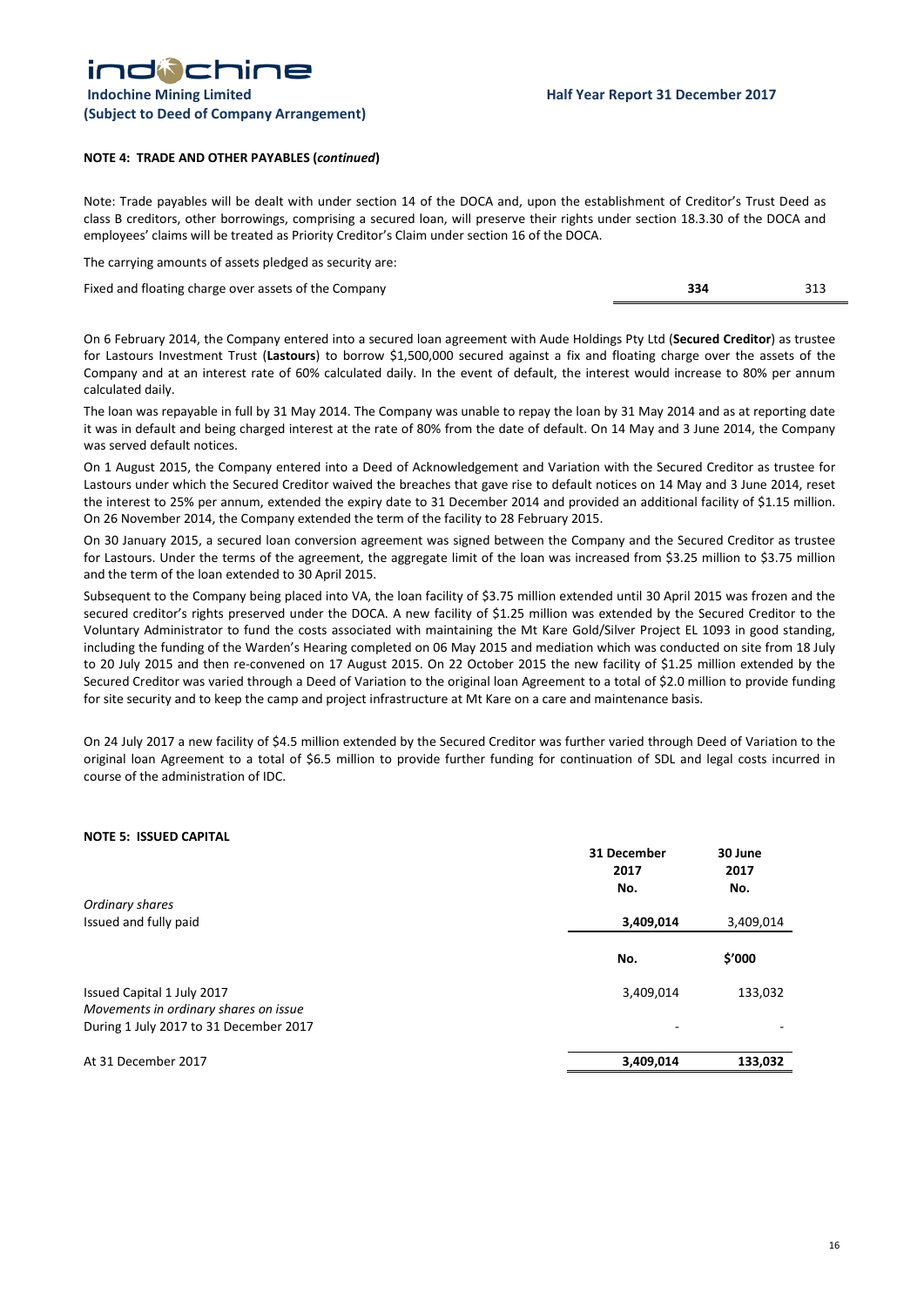

### **Indochine Mining Limited Half Year Report 31 December 2017 (Subject to Deed of Company Arrangement)**

#### **NOTE 6: FOREIGN CURRENCY TRANSLATION RESERVE**

| <b>Movements:</b>                                          | 31 December<br>2017<br>\$'000 | 30 June<br>2017<br>\$′000 |
|------------------------------------------------------------|-------------------------------|---------------------------|
| Foreign currency translation reserve                       |                               |                           |
| At the beginning of the year                               | 5,256                         | 4.960                     |
| Currency translation differences arising during the period | 297                           | 296                       |
| Balance at the end of the financial year                   | 5.553                         | 5.256                     |
|                                                            |                               |                           |

#### **NOTE 7: ACCUMULATED LOSSES**

| Movements in accumulated losses were as follows:             | 31 December<br>2017<br>\$'000 | 30 June<br>2017<br>\$′000 |
|--------------------------------------------------------------|-------------------------------|---------------------------|
| Accumulated losses at the beginning of the period            | (156, 047)                    | (152, 877)                |
| Net loss attributable to members of Indochine Mining Limited | (2, 167)                      | (3, 170)                  |
| <b>Accumulated losses</b>                                    | (158, 214)                    | (156, 047)                |

#### **NOTE 8: DIVIDENDS**

The Directors of the Company have not declared an interim dividend.

#### **NOTE 9: CONTINGENT LIABILITIES**

None.

#### **NOTE 10: EVENTS AFTER THE END OF THE INTERIM PERIOD**

None

There has not arisen in the interval between the end of the period and the date of this report any item, transaction or event of a material and unusual nature likely, in the opinion of the Directors of the Company to affect substantially the operations of the Company, the results of those operations or the state of affairs of the Company in subsequent financial years.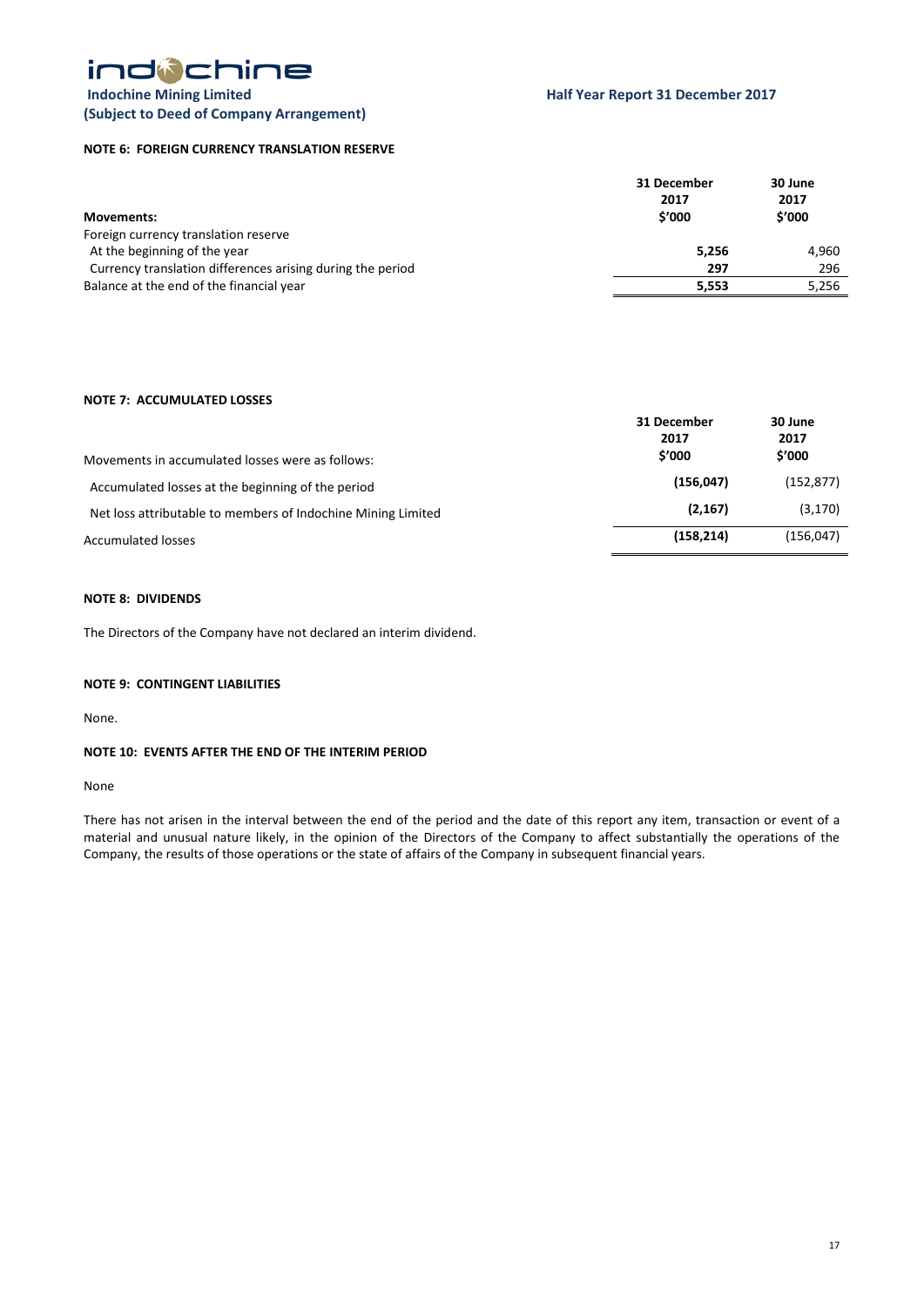# **Directors' Declaration**

The Directors of the Company declare that, in the opinion of the Directors:

- (a) the attached financial statements and notes thereto are in accordance with the *Corporations Act 2001*, including:
	- (i) giving a true and fair view of the consolidated entity's financial position as at 31 December 2017 and of its performance for the half-year ended on that date; and
	- (ii) complying with Accounting Standard AASB 134: *Interim Financial Reporting*.
- (b) (i) The ongoing solvency of the Group is dependent on the proposed DOCA as detailed in Note 1 b) of the financial statements being successfully completed; and
	- (ii) there are reasonable grounds to believe that the Group will be able to successfully complete the proposed DOCA with creditors, and therefore will be able to pay its debts;
		- A. in accordance with the DOCA arrangements as detailed in Note 1 b); and
		- B. as and when they become payable.

Signed in accordance with a resolution of the Directors made pursuant to S303(5) of the *Corporations Act 2001*.

On behalf of the Directors

tumundy

**Non-Executive Director Date: 14 March 2018**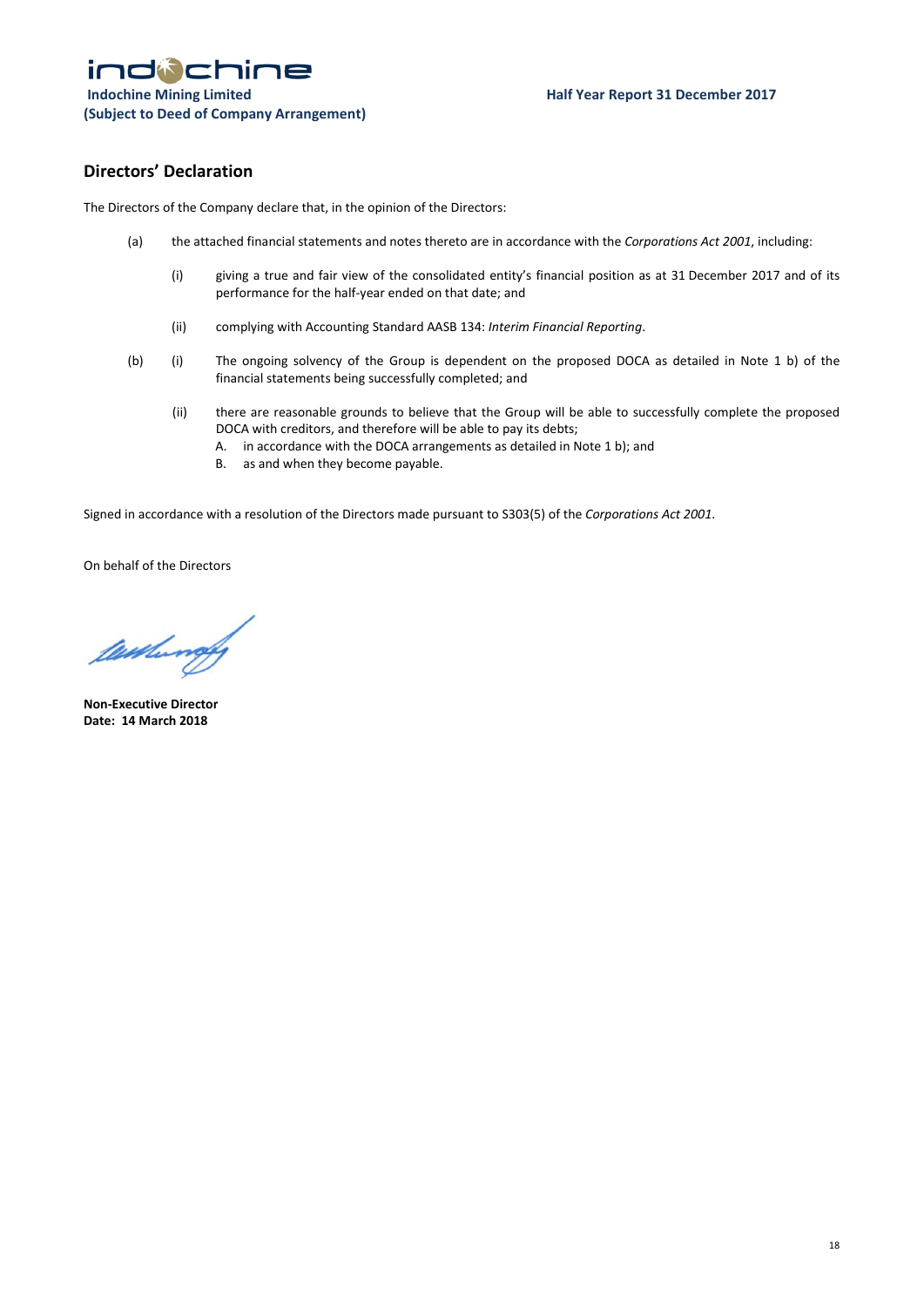

## **AUDITOR'S INDEPENDENCE DECLARATION**

In accordance with the requirements of section 307C of the Corporations Act 2001, as lead auditor for the review of Indochine Mining Ltd (subject to Deed of Company Arrangement) for the half-year ended 31 December 2017, I declare that, to the best of my knowledge and belief, there have been:

- a) no contraventions of the auditor independence requirements of the Corporations Act 2001 in relation to the review; and
- b) no contraventions of any applicable code of professional conduct in relation to the review.

Crowe Horward butte

**CROWE HORWATH PERTH**

**SEAN MCGURK** Partner

Signed at Perth, 14 March 2018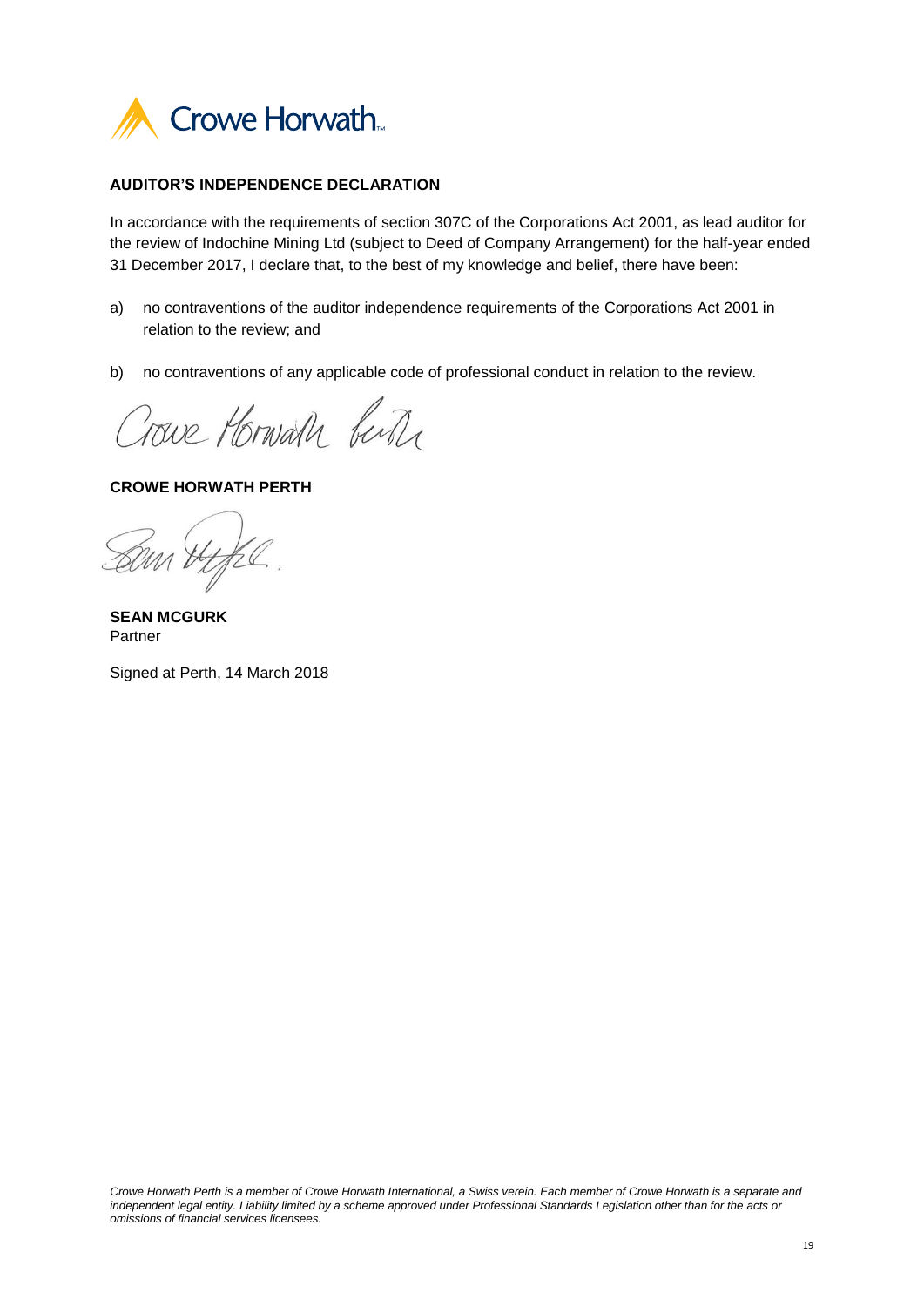

# **INDEPENDENT AUDITOR'S REVIEW REPORT TO THE MEMBERS OF INDOCHINE MINING LTD (SUBJECT TO DEED OF COMPANY ARRANGEMENT)**

# **Report on the Half-Year Financial Report**

We were engaged to review the accompanying half-year financial report of Indochine Mining Ltd (subject to Deed of Company Arrangement) which comprises the consolidated statement of financial position as at 31 December 2017, the consolidated statement of profit or loss and other comprehensive income, consolidated statement of changes in equity, the consolidated statement of cash flows for the half-year ended on that date, notes comprising a summary of significant accounting policies and other explanatory information and the directors' declaration of the consolidated entity comprising the company and the entities it controlled during the half year ended 31 December 2017.

# *Directors' Responsibility for the Half-Year Financial Report*

The directors of the consolidated entity are responsible for the preparation of the half-year financial report that gives a true and fair view in accordance with Australian Accounting Standards as they apply on a non going concern basis and the *Corporations Act 2001* and for such control as the directors determine is necessary to enable the preparation of the half-year financial report that is free from material misstatement, whether due to fraud or error.

# *Auditor's Responsibility*

Our responsibility is to express a conclusion on the half-year financial report based on our review. We conducted our review in accordance with Auditing Standard on Review Engagements ASRE 2410: *Review of a Financial Repor*t *Performed by the Independent Auditor of the Entity*. Because of the matters described in the Basis for Disclaimer of Conclusion paragraph, however, we were not able to obtain sufficient appropriate evidence to provide a basis for a review conclusion.

# *Independence*

In conducting our review, we have complied with the independence requirements of the *Corporations Act 2001*.

# *Basis for Disclaimer of Review Conclusion*

As a result of the matters outlined in Note 1 to the financial report the consolidated financial report of Indochine Mining Limited (subject to Deed of Company Arrangement) has been prepared on a non going concern basis. By preparing the financial report under the non going concern basis, the directors of Indochine Mining Limited (subject to Deed of Company Arrangement) have determined that they have no realistic alternative other than to liquidate the operations of the entity. Management have been unable to provide sufficiently complete information in respect to creditor claims (including employee entitlements) arising in a liquidation scenario. As a result, we have been unable to gain comfort over the completeness of the creditor claims and the associated disclosures in the financial report.